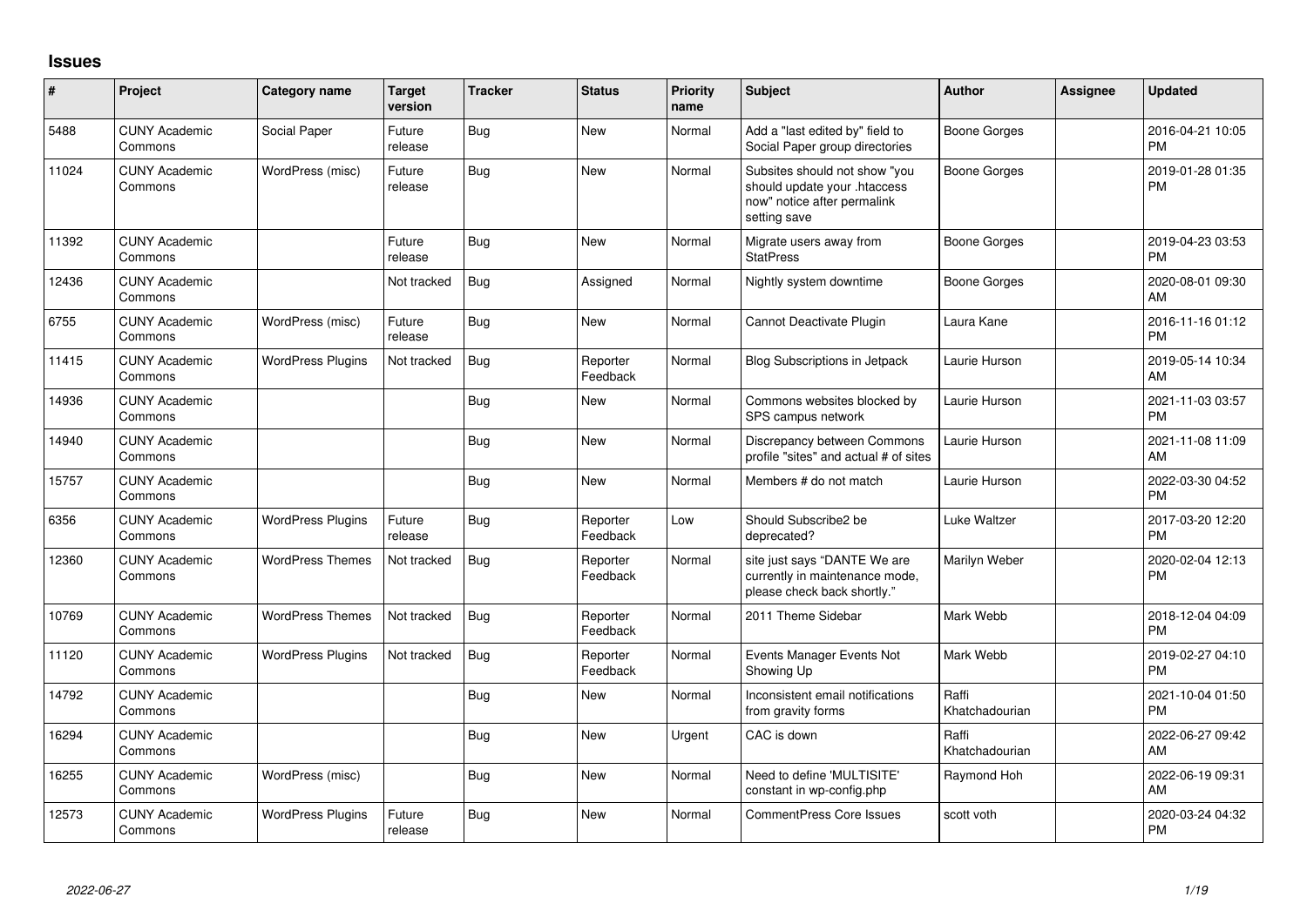| #     | Project                         | <b>Category name</b>       | <b>Target</b><br>version | <b>Tracker</b> | <b>Status</b>        | <b>Priority</b><br>name | <b>Subject</b>                                                   | <b>Author</b>           | <b>Assignee</b> | <b>Updated</b>                |
|-------|---------------------------------|----------------------------|--------------------------|----------------|----------------------|-------------------------|------------------------------------------------------------------|-------------------------|-----------------|-------------------------------|
| 14629 | <b>CUNY Academic</b><br>Commons |                            | Not tracked              | Bug            | Reporter<br>Feedback | Normal                  | Possible Post Order Bug?                                         | <b>Syelle Graves</b>    |                 | 2021-09-14 10:47<br>AM        |
| 11556 | <b>CUNY Academic</b><br>Commons | Courses                    | Not tracked              | Bug            | Reporter<br>Feedback | Normal                  | Instructor name given in course<br>listing                       | Tom Harbison            |                 | 2019-06-25 04:12<br><b>PM</b> |
| 12198 | <b>CUNY Academic</b><br>Commons |                            | Not tracked              | Bug            | Reporter<br>Feedback | Normal                  | Duplicate listing in My Sites                                    | Tom Harbison            |                 | 2019-12-09 05:50<br><b>PM</b> |
| 5489  | <b>CUNY Academic</b><br>Commons | Social Paper               | Future<br>release        | Feature        | New                  | Normal                  | Asc/desc sorting for Social Paper<br>directories                 | <b>Boone Gorges</b>     |                 | 2016-04-21 10:06<br><b>PM</b> |
| 6332  | <b>CUNY Academic</b><br>Commons | WordPress (misc)           | Future<br>release        | Feature        | <b>New</b>           | Normal                  | Allow uploaded files to be marked<br>as private in an ad hoc way | <b>Boone Gorges</b>     |                 | 2016-10-17 11:41<br><b>PM</b> |
| 9720  | <b>CUNY Academic</b><br>Commons | Authentication             | Future<br>release        | Feature        | <b>New</b>           | Normal                  | The Commons should be an<br>oAuth provider                       | Boone Gorges            |                 | 2019-03-01 02:04<br><b>PM</b> |
| 10380 | <b>CUNY Academic</b><br>Commons | WordPress (misc)           | Future<br>release        | Feature        | In Progress          | Normal                  | Remove blacklisted plugins                                       | <b>Boone Gorges</b>     |                 | 2022-04-26 12:00<br><b>PM</b> |
| 13048 | <b>CUNY Academic</b><br>Commons | Shortcodes and<br>embeds   | Future<br>release        | Feature        | <b>New</b>           | Normal                  | Jupyter Notebooks support                                        | Boone Gorges            |                 | 2020-07-14 11:46<br>AM        |
| 11131 | <b>CUNY Academic</b><br>Commons |                            | Future<br>release        | Feature        | Reporter<br>Feedback | Normal                  | Image Annotation Plugins                                         | Laurie Hurson           |                 | 2019-02-26 11:33<br>AM        |
| 13650 | <b>CUNY Academic</b><br>Commons | Group Library              | Future<br>release        | Feature        | <b>New</b>           | Normal                  | Forum Attachments in Group<br>Library                            | Laurie Hurson           |                 | 2021-11-19 12:30<br><b>PM</b> |
| 15613 | <b>CUNY Academic</b><br>Commons |                            | 2.0.2                    | Feature        | Reporter<br>Feedback | Normal                  | Adding "Passster" plugin                                         | Laurie Hurson           |                 | 2022-06-14 11:36<br>AM        |
| 15923 | <b>CUNY Academic</b><br>Commons |                            | Not tracked              | Feature        | Reporter<br>Feedback | Normal                  | <b>Bellows Plugin Adjustments</b>                                | Laurie Hurson           |                 | 2022-04-20 10:10<br>AM        |
| 5199  | <b>CUNY Academic</b><br>Commons | Social Paper               | Future<br>release        | Feature        | New                  | Normal                  | add tables to the SP editor                                      | Marilyn Weber           |                 | 2016-10-24 11:27<br>AM        |
| 5205  | <b>CUNY Academic</b><br>Commons | Social Paper               | Future<br>release        | Feature        | <b>New</b>           | Normal                  | Social Paper folders                                             | Marilyn Weber           |                 | 2016-02-11 10:24<br><b>PM</b> |
| 5992  | <b>CUNY Academic</b><br>Commons | <b>Email Notifications</b> | Future<br>release        | Feature        | <b>New</b>           | Normal                  | Changing the From line of<br>autogenerated blog emails           | Marilyn Weber           |                 | 2018-09-27 05:19<br><b>PM</b> |
| 13912 | <b>CUNY Academic</b><br>Commons |                            | Not tracked              | Feature        | Hold                 | Low                     | posting "missed schedule"                                        | Marilyn Weber           |                 | 2021-02-23 10:46<br>AM        |
| 364   | <b>CUNY Academic</b><br>Commons | <b>WordPress Plugins</b>   | Future<br>release        | Feature        | <b>New</b>           | Normal                  | <b>Bulletin Board</b>                                            | Matt Gold               |                 | 2015-01-05 08:50<br><b>PM</b> |
| 11077 | <b>CUNY Academic</b><br>Commons | Events                     | Not tracked              | Feature        | Reporter<br>Feedback | Normal                  | Show event category description<br>in event list view            | Raffi<br>Khatchadourian |                 | 2019-02-12 10:38<br><b>PM</b> |
| 16290 | <b>CUNY Academic</b><br>Commons |                            |                          | Feature        | Reporter<br>Feedback | Normal                  | Add Table Of Contents Block<br>plug-in                           | Raffi<br>Khatchadourian |                 | 2022-06-24 10:26<br>AM        |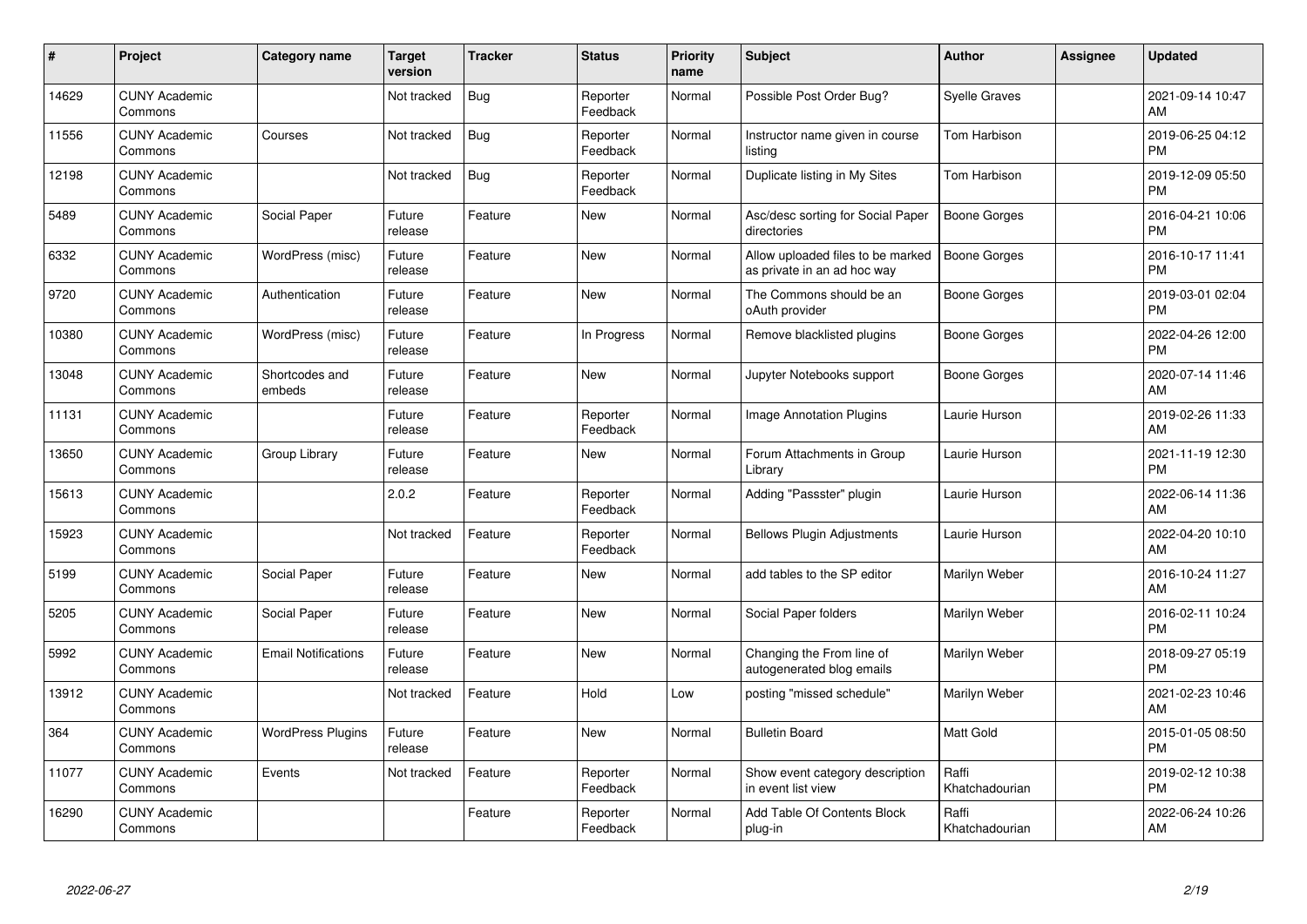| #     | Project                         | <b>Category name</b>      | Target<br>version | <b>Tracker</b> | <b>Status</b>        | <b>Priority</b><br>name | <b>Subject</b>                                                           | <b>Author</b> | <b>Assignee</b> | <b>Updated</b>                |
|-------|---------------------------------|---------------------------|-------------------|----------------|----------------------|-------------------------|--------------------------------------------------------------------------|---------------|-----------------|-------------------------------|
| 11860 | <b>CUNY Academic</b><br>Commons | Registration              | Future<br>release | Feature        | <b>New</b>           | Normal                  | <b>Ensure Students Are Aware They</b><br>Can Use Aliases At Registration | scott voth    |                 | 2019-09-24 08:46<br>AM        |
| 14842 | <b>CUNY Academic</b><br>Commons |                           | Not tracked       | Support        | Reporter<br>Feedback | Normal                  | Question about widgets and block<br>editor                               | Gina Cherry   |                 | 2021-10-06 03:01<br><b>PM</b> |
| 12328 | <b>CUNY Academic</b><br>Commons |                           | Not tracked       | Support        | <b>New</b>           | Normal                  | Sign up Code for Non-CUNY<br>Faculty                                     | Laurie Hurson |                 | 2020-01-28 10:25<br>AM        |
| 14538 | <b>CUNY Academic</b><br>Commons |                           | Not tracked       | Support        | Reporter<br>Feedback | Normal                  | <b>Weebly To Commons</b>                                                 | Laurie Hurson |                 | 2021-09-14 10:47<br>AM        |
| 15176 | <b>CUNY Academic</b><br>Commons |                           | Not tracked       | Support        | Reporter<br>Feedback | Normal                  | Archiving Q Writing & Old<br>Wordpress Sites on the Commons              | Laurie Hurson |                 | 2022-02-08 10:28<br>AM        |
| 10273 | <b>CUNY Academic</b><br>Commons | Registration              | Not tracked       | Support        | Reporter<br>Feedback | Normal                  | users combining CF and campus<br>address                                 | Marilyn Weber |                 | 2019-09-18 10:58<br>AM        |
| 10657 | <b>CUNY Academic</b><br>Commons |                           | Not tracked       | Support        | Reporter<br>Feedback | Normal                  | child theme problems                                                     | Marilyn Weber |                 | 2018-11-08 01:19<br><b>PM</b> |
| 11509 | <b>CUNY Academic</b><br>Commons |                           | Not tracked       | Support        | Reporter<br>Feedback | Normal                  | deleted Page causing a Menu<br>problem?                                  | Marilyn Weber |                 | 2019-06-04 09:54<br>AM        |
| 11519 | <b>CUNY Academic</b><br>Commons |                           | Not tracked       | Support        | Assigned             | Normal                  | comment option not appearing                                             | Marilyn Weber |                 | 2019-09-24 10:28<br>AM        |
| 11771 | <b>CUNY Academic</b><br>Commons |                           | Not tracked       | Support        | Reporter<br>Feedback | Normal                  | post displays in sections                                                | Marilyn Weber |                 | 2019-08-20 10:34<br>AM        |
| 11787 | <b>CUNY Academic</b><br>Commons |                           | Not tracked       | Support        | Reporter<br>Feedback | Normal                  | automated comments notifications<br>on ZenDesk                           | Marilyn Weber |                 | 2019-08-26 06:18<br><b>PM</b> |
| 11848 | <b>CUNY Academic</b><br>Commons |                           | Not tracked       | Support        | Hold                 | Normal                  | a Dean of Faculty wants to share<br>a large file                         | Marilyn Weber |                 | 2019-09-24 08:44<br>AM        |
| 12350 | <b>CUNY Academic</b><br>Commons | <b>Blogs (BuddyPress)</b> | Not tracked       | Support        | Reporter<br>Feedback | Normal                  | URL creation problem                                                     | Marilyn Weber |                 | 2020-02-03 11:27<br>AM        |
| 12352 | <b>CUNY Academic</b><br>Commons |                           | Not tracked       | Support        | <b>New</b>           | Normal                  | 'posts list" page builder block<br>option                                | Marilyn Weber |                 | 2020-02-03 01:29<br><b>PM</b> |
| 13034 | <b>CUNY Academic</b><br>Commons |                           | Not tracked       | Support        | Reporter<br>Feedback | Normal                  | a site is asking people to join the<br>Commons to get a download         | Marilyn Weber |                 | 2020-07-12 07:23<br>AM        |
| 13255 | <b>CUNY Academic</b><br>Commons |                           | Not tracked       | Support        | Reporter<br>Feedback | Normal                  | Accessibility problems                                                   | Marilyn Weber |                 | 2020-09-01 05:48<br><b>PM</b> |
| 13975 | <b>CUNY Academic</b><br>Commons | Social Paper              | Not tracked       | Support        | Reporter<br>Feedback | Normal                  | can't approve comments on<br>Social Paper paper                          | Marilyn Weber |                 | 2021-02-12 09:33<br>AM        |
| 14074 | <b>CUNY Academic</b><br>Commons | WordPress (misc)          | Not tracked       | Support        | Reporter<br>Feedback | Normal                  | page password protection<br>problem                                      | Marilyn Weber |                 | 2021-03-02 11:03<br>AM        |
| 14398 | <b>CUNY Academic</b><br>Commons |                           | Not tracked       | Support        | Reporter<br>Feedback | Normal                  | Events plug-in notification<br>problem                                   | Marilyn Weber |                 | 2021-05-11 11:21<br>AM        |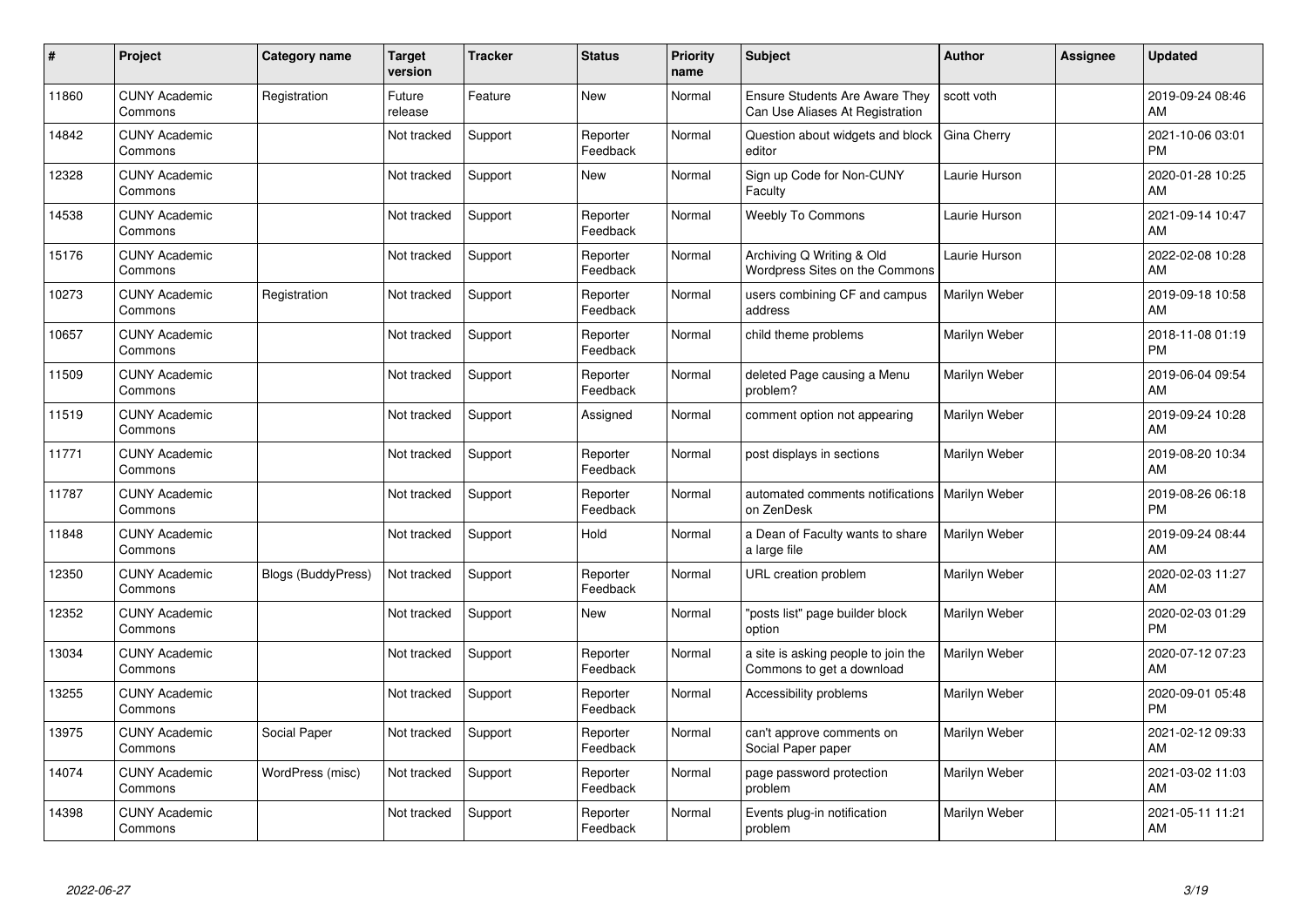| ∦     | Project                         | <b>Category name</b>     | <b>Target</b><br>version | <b>Tracker</b> | <b>Status</b>        | <b>Priority</b><br>name | <b>Subject</b>                                                                            | <b>Author</b>       | <b>Assignee</b>   | <b>Updated</b>                |
|-------|---------------------------------|--------------------------|--------------------------|----------------|----------------------|-------------------------|-------------------------------------------------------------------------------------------|---------------------|-------------------|-------------------------------|
| 14784 | <b>CUNY Academic</b><br>Commons |                          |                          | Support        | Reporter<br>Feedback | Normal                  | User report of logo problem when<br>using Customizer theme                                | Marilyn Weber       |                   | 2021-09-17 10:25<br>AM        |
| 14900 | <b>CUNY Academic</b><br>Commons |                          | Not tracked              | Support        | Reporter<br>Feedback | Normal                  | previous theme?                                                                           | Marilyn Weber       |                   | 2021-10-25 10:31<br>AM        |
| 14911 | <b>CUNY Academic</b><br>Commons | <b>WordPress Themes</b>  | Not tracked              | Support        | New                  | Normal                  | Twentytwentyone theme                                                                     | Marilyn Weber       |                   | 2021-10-28 10:37<br>AM        |
| 15045 | <b>CUNY Academic</b><br>Commons |                          |                          | Support        | <b>New</b>           | Normal                  | no result for KCeL in the search<br>box on the commons                                    | Marilyn Weber       |                   | 2021-12-10 11:29<br>AM        |
| 15169 | <b>CUNY Academic</b><br>Commons |                          | 2.0.2                    | Support        | Reporter<br>Feedback | Normal                  | new Prelude website zipfiles for<br>custom theme and other files.                         | Marilyn Weber       |                   | 2022-06-14 11:36<br>AM        |
| 15260 | <b>CUNY Academic</b><br>Commons |                          |                          | Support        | Reporter<br>Feedback | Normal                  | Diacritical markings   European<br><b>Stages</b>                                          | Marilyn Weber       |                   | 2022-02-04 08:16<br>AM        |
| 15370 | <b>CUNY Academic</b><br>Commons |                          |                          | Support        | Reporter<br>Feedback | Normal                  | All-in-One Event Calendar?                                                                | Marilyn Weber       |                   | 2022-02-17 11:03<br>AM        |
| 15565 | <b>CUNY Academic</b><br>Commons |                          |                          | Support        | <b>New</b>           | Normal                  | Events - send updates to an email<br>listserv                                             | Marilyn Weber       |                   | 2022-03-10 01:06<br><b>PM</b> |
| 15655 | <b>CUNY Academic</b><br>Commons |                          | 2.0.2                    | Support        | Reporter<br>Feedback | Normal                  | Event Aggregator plugin?                                                                  | Marilyn Weber       |                   | 2022-06-14 11:36<br>AM        |
| 15685 | <b>CUNY Academic</b><br>Commons |                          |                          | Support        | <b>New</b>           | High                    | problem with chrome?                                                                      | Marilyn Weber       |                   | 2022-04-25 03:40<br>PM        |
| 15816 | <b>CUNY Academic</b><br>Commons |                          | Not tracked              | Support        | <b>New</b>           | Normal                  | slow loading at SPS                                                                       | Marilyn Weber       |                   | 2022-04-05 01:26<br>PM        |
| 16099 | <b>CUNY Academic</b><br>Commons |                          |                          | Support        | Reporter<br>Feedback | Normal                  | request for Newsletter Glue                                                               | Marilyn Weber       |                   | 2022-05-13 12:14<br><b>PM</b> |
| 10982 | <b>CUNY Academic</b><br>Commons | Domain Mapping           | Not tracked              | Support        | Reporter<br>Feedback | Normal                  | <b>CNAME</b> question                                                                     | scott voth          |                   | 2019-01-22 04:29<br><b>PM</b> |
| 11788 | <b>CUNY Academic</b><br>Commons | <b>WordPress Plugins</b> | Future<br>release        | Support        | Reporter<br>Feedback | Normal                  | Plugin Request - Browse Aloud                                                             | scott voth          |                   | 2019-09-24 08:42<br>AM        |
| 11843 | <b>CUNY Academic</b><br>Commons | WordPress (misc)         | Future<br>release        | Design/UX      | New                  | Normal                  | Tweaking the Gutenberg Editor<br>Interface                                                | Laurie Hurson       |                   | 2022-04-26 12:00<br><b>PM</b> |
| 2576  | <b>NYCDH Community</b><br>Site  |                          |                          | <b>Bug</b>     | Hold                 | Low                     | Test Next Button in Javascript<br><b>Tutorial Under Activities</b>                        | <b>Mark Newton</b>  | Alex Gil          | 2013-05-18 02:55<br>PM        |
| 2577  | <b>NYCDH Community</b><br>Site  |                          |                          | Feature        | Assigned             | Low                     | Investigate Potential to Add Links<br>to the Forum                                        | <b>Mark Newton</b>  | Alex Gil          | 2013-05-16 09:40<br><b>PM</b> |
| 11968 | JustPublics@365<br>MediaCamp    |                          |                          | Feature        | <b>New</b>           | Normal                  | Nanoscience Retractable Display<br>Unit                                                   | Donald Cherry       | Bonnie<br>Eissner | 2021-02-19 08:50<br>AM        |
| 7022  | <b>CUNY Academic</b><br>Commons | Announcements            | Future<br>release        | <b>Bug</b>     | <b>New</b>           | Normal                  | Sitewide announcements should<br>be displayed on, and dismissable<br>from, mapped domains | <b>Boone Gorges</b> | Boone<br>Gorges   | 2018-03-22 10:18<br>AM        |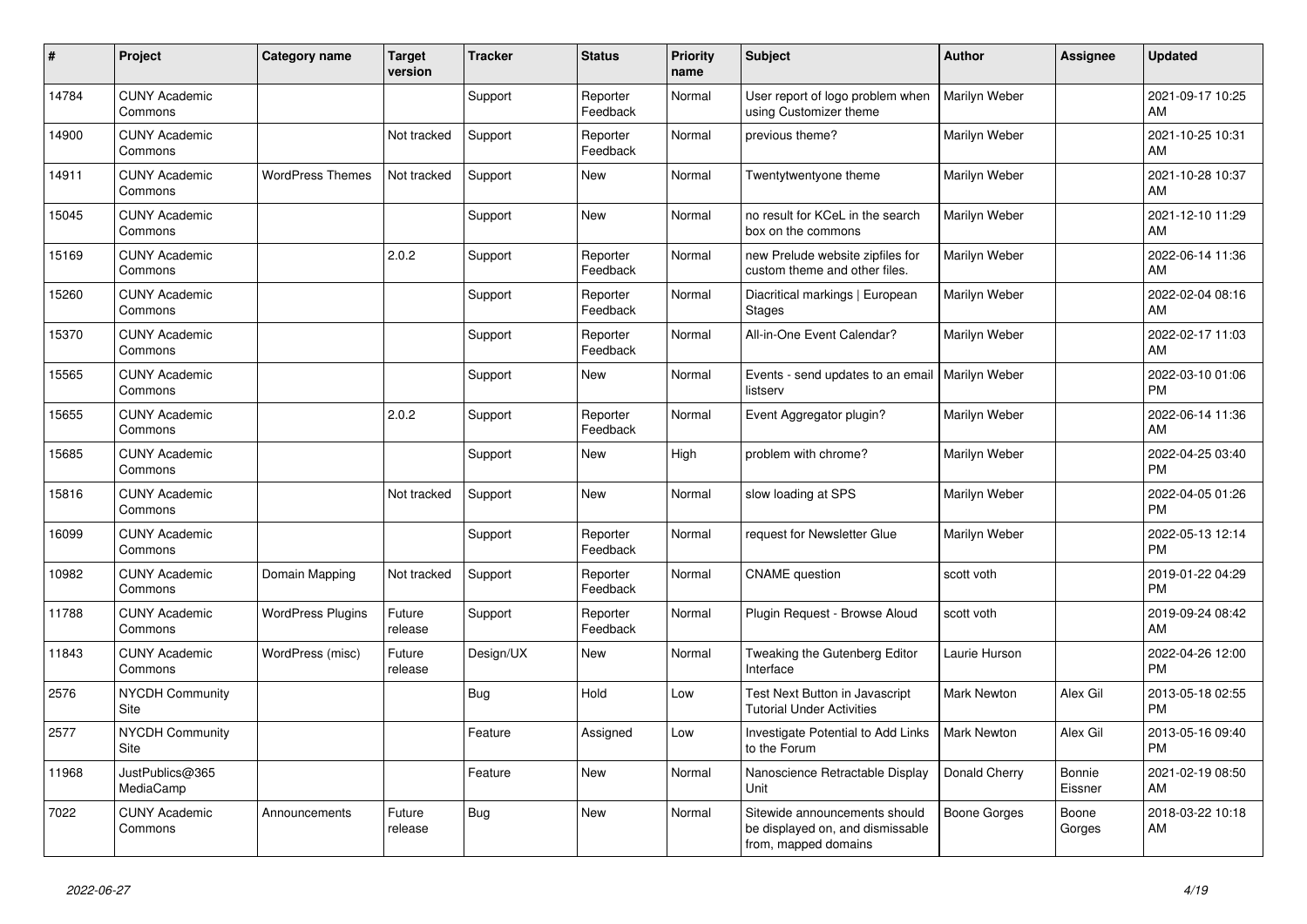| #     | Project                         | <b>Category name</b>       | <b>Target</b><br>version | <b>Tracker</b> | <b>Status</b>        | <b>Priority</b><br>name | Subject                                                                                         | Author                  | <b>Assignee</b> | <b>Updated</b>                |
|-------|---------------------------------|----------------------------|--------------------------|----------------|----------------------|-------------------------|-------------------------------------------------------------------------------------------------|-------------------------|-----------------|-------------------------------|
| 7663  | <b>CUNY Academic</b><br>Commons | Social Paper               | Future<br>release        | Bug            | New                  | Normal                  | Social Paper notifications not<br>formatted correctly on secondary<br>sites                     | Boone Gorges            | Boone<br>Gorges | 2018-04-16 03:52<br><b>PM</b> |
| 9926  | <b>CUNY Academic</b><br>Commons | <b>WordPress Plugins</b>   | Future<br>release        | <b>Bug</b>     | New                  | Normal                  | twitter-mentions-as-comments<br>cron jobs can run long                                          | <b>Boone Gorges</b>     | Boone<br>Gorges | 2018-10-24 12:34<br><b>PM</b> |
| 10794 | <b>CUNY Academic</b><br>Commons | Performance                | Not tracked              | Bug            | New                  | Normal                  | Memcached connection<br>occasionally breaks                                                     | <b>Boone Gorges</b>     | Boone<br>Gorges | 2018-12-06 03:30<br><b>PM</b> |
| 14987 | <b>CUNY Academic</b><br>Commons | <b>WordPress Plugins</b>   | Future<br>release        | Bug            | New                  | Normal                  | Elementor update causes<br>database freeze-up                                                   | <b>Boone Gorges</b>     | Boone<br>Gorges | 2021-11-29 12:02<br><b>PM</b> |
| 9289  | <b>CUNY Academic</b><br>Commons | <b>WordPress Plugins</b>   | Future<br>release        | Bug            | Reporter<br>Feedback | Normal                  | Email Users Plugin                                                                              | Laurie Hurson           | Boone<br>Gorges | 2018-10-24 12:34<br><b>PM</b> |
| 12438 | <b>CUNY Academic</b><br>Commons | Courses                    | Not tracked              | <b>Bug</b>     | New                  | Normal                  | Site appearing twice                                                                            | Laurie Hurson           | Boone<br>Gorges | 2020-02-18 01:34<br><b>PM</b> |
| 16199 | <b>CUNY Academic</b><br>Commons | <b>Directories</b>         | 2.0.2                    | Bug            | New                  | Normal                  | Removed "Semester" Filter from<br><b>Courses Directory</b>                                      | Laurie Hurson           | Boone<br>Gorges | 2022-06-14 11:36<br>AM        |
| 7981  | <b>CUNY Academic</b><br>Commons | Social Paper               | Future<br>release        | <b>Bug</b>     | New                  | Normal                  | Social Paper comments should<br>not go to spam                                                  | Luke Waltzer            | Boone<br>Gorges | 2018-04-16 03:52<br><b>PM</b> |
| 10678 | <b>CUNY Academic</b><br>Commons |                            | Not tracked              | Bug            | Reporter<br>Feedback | High                    | Newsletter Plugin Not Sending<br><b>Out Newsletters</b>                                         | Mark Webb               | Boone<br>Gorges | 2019-09-16 09:38<br><b>PM</b> |
| 3419  | <b>CUNY Academic</b><br>Commons | Group Invitations          | 1.6.14                   | <b>Bug</b>     | Testing<br>Required  | Normal                  | Neatening the display of<br>messages on group requests                                          | <b>Matt Gold</b>        | Boone<br>Gorges | 2014-09-01 09:29<br><b>PM</b> |
| 9979  | <b>CUNY Academic</b><br>Commons | <b>Email Notifications</b> | Not tracked              | <b>Bug</b>     | Reporter<br>Feedback | Normal                  | Reports of slow email activation<br>emails                                                      | <b>Matt Gold</b>        | Boone<br>Gorges | 2018-08-29 09:40<br><b>PM</b> |
| 10040 | <b>CUNY Academic</b><br>Commons | WordPress (misc)           | Not tracked              | Bug            | Reporter<br>Feedback | Normal                  | User doesn't see full list of themes   Matt Gold                                                |                         | Boone<br>Gorges | 2018-07-25 10:12<br>AM        |
| 13949 | <b>CUNY Academic</b><br>Commons |                            | Not tracked              | <b>Bug</b>     | New                  | Normal                  | Continued debugging of runaway<br>MySQL connections                                             | Matt Gold               | Boone<br>Gorges | 2021-09-14 10:42<br>AM        |
| 2618  | NYCDH Community<br>Site         |                            |                          | Bug            | Assigned             | Low                     | Mark blogs as spam when created   Matt Gold<br>by users marked as spam                          |                         | Boone<br>Gorges | 2013-06-09 11:38<br><b>PM</b> |
| 14483 | <b>CUNY Academic</b><br>Commons | WordPress - Media          | Not tracked              | <b>Bug</b>     | Reporter<br>Feedback | Normal                  | Wordpress PDF Embed Stopped<br>Working after JITP Media Clone                                   | Patrick DeDauw          | Boone<br>Gorges | 2021-05-20 01:51<br><b>PM</b> |
| 8675  | <b>CUNY Academic</b><br>Commons | User Onboarding            | Future<br>release        | <b>Bug</b>     | Reporter<br>Feedback | Low                     | Add new User search screen calls<br>for the input of email address but<br>doesn't work with one | Paul Hebert             | Boone<br>Gorges | 2017-10-11 11:17<br>AM        |
| 15242 | <b>CUNY Academic</b><br>Commons | Performance                | Not tracked              | <b>Bug</b>     | Reporter<br>Feedback | Normal                  | Slugist site                                                                                    | Raffi<br>Khatchadourian | Boone<br>Gorges | 2022-02-07 11:14<br>AM        |
| 14908 | <b>CUNY Academic</b><br>Commons | Performance                |                          | <b>Bug</b>     | New                  | Normal                  | Stale object cache on cdev                                                                      | Raymond Hoh             | Boone<br>Gorges | 2021-12-07 09:45<br>AM        |
| 9515  | <b>CUNY Academic</b><br>Commons | <b>WordPress Plugins</b>   | Not tracked              | <b>Bug</b>     | Reporter<br>Feedback | Normal                  | Text to Speech plugin - "More<br>Slowly" checkbox not working                                   | scott voth              | Boone<br>Gorges | 2018-06-13 02:26<br><b>PM</b> |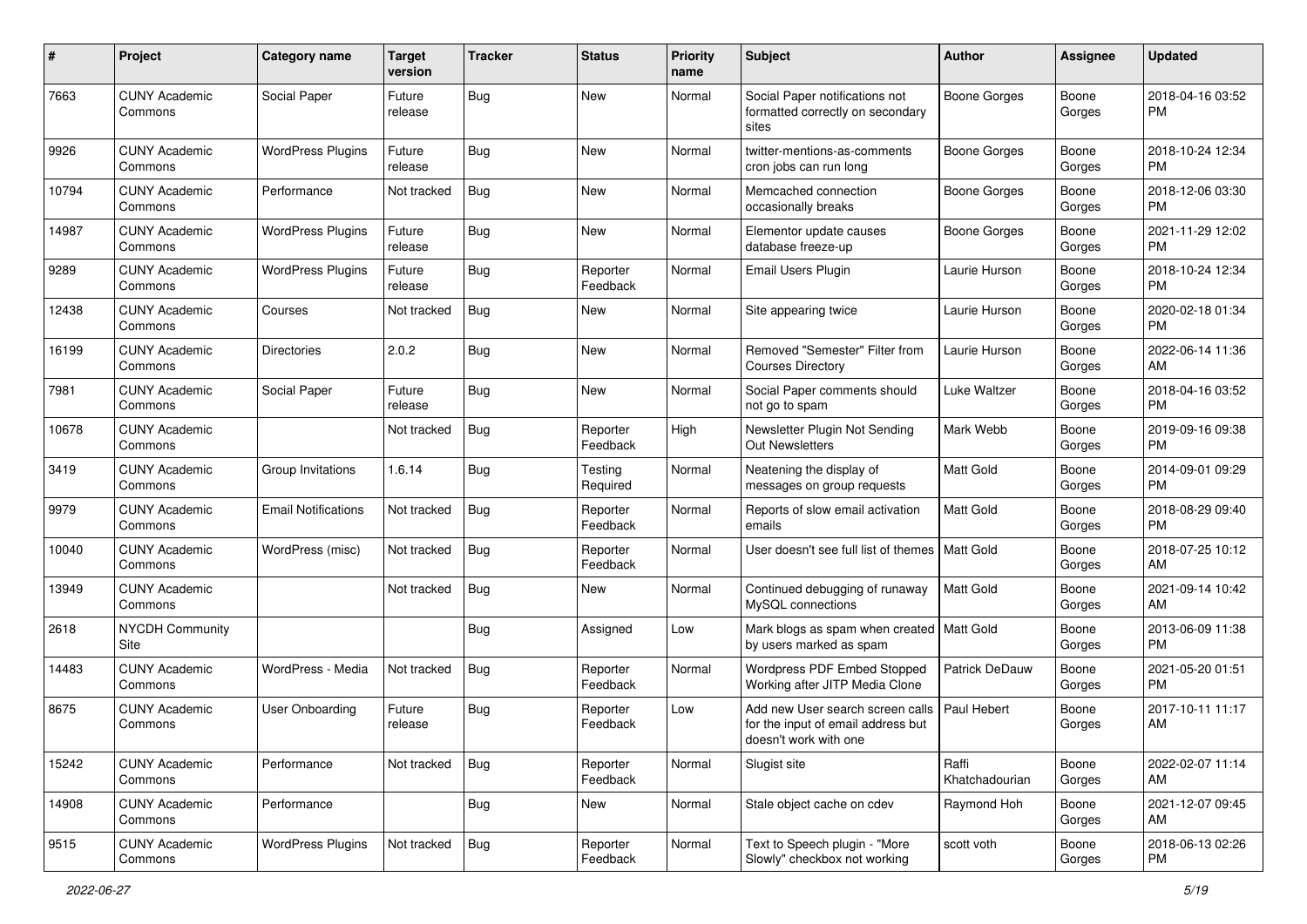| #     | Project                         | <b>Category name</b>           | <b>Target</b><br>version | <b>Tracker</b> | <b>Status</b>        | <b>Priority</b><br>name | Subject                                                                           | Author              | <b>Assignee</b> | <b>Updated</b>                |
|-------|---------------------------------|--------------------------------|--------------------------|----------------|----------------------|-------------------------|-----------------------------------------------------------------------------------|---------------------|-----------------|-------------------------------|
| 14113 | <b>CUNY Academic</b><br>Commons | WordPress (misc)               | Future<br>release        | Bug            | Hold                 | Normal                  | Block Editor Not Working on this<br>page - Json error                             | scott voth          | Boone<br>Gorges | 2021-03-05 11:01<br>AM        |
| 618   | <b>CUNY Academic</b><br>Commons | <b>BuddyPress Docs</b>         | Future<br>release        | Feature        | Assigned             | Normal                  | BuddyPress Docs: export formats                                                   | <b>Boone Gorges</b> | Boone<br>Gorges | 2015-11-09 05:38<br><b>PM</b> |
| 1165  | CUNY Academic<br>Commons        | <b>Email Invitations</b>       | Future<br>release        | Feature        | Assigned             | Low                     | Allow saved lists of invitees under<br>Send Invites                               | <b>Boone Gorges</b> | Boone<br>Gorges | 2015-11-09 06:03<br><b>PM</b> |
| 1166  | <b>CUNY Academic</b><br>Commons | <b>Email Invitations</b>       | Future<br>release        | Feature        | <b>New</b>           | Low                     | Better organizational tools for<br>Sent Invites                                   | Boone Gorges        | Boone<br>Gorges | 2015-11-09 06:02<br><b>PM</b> |
| 1167  | <b>CUNY Academic</b><br>Commons | <b>Email Invitations</b>       | Future<br>release        | Feature        | <b>New</b>           | Low                     | Allow email invitations to be<br>resent                                           | Boone Gorges        | Boone<br>Gorges | 2015-11-12 12:53<br>AM        |
| 1417  | <b>CUNY Academic</b><br>Commons | <b>BuddyPress Docs</b>         | Future<br>release        | Feature        | Assigned             | Low                     | Bulk actions for BuddyPress Docs                                                  | <b>Boone Gorges</b> | Boone<br>Gorges | 2016-10-17 10:41<br><b>PM</b> |
| 1422  | <b>CUNY Academic</b><br>Commons | <b>BuddyPress Docs</b>         | Future<br>release        | Feature        | Assigned             | Normal                  | Make "created Doc" activity icons<br>non-mini                                     | <b>Boone Gorges</b> | Boone<br>Gorges | 2015-11-09 05:48<br><b>PM</b> |
| 1508  | <b>CUNY Academic</b><br>Commons | WordPress (misc)               | Future<br>release        | Feature        | Assigned             | Normal                  | Share login cookies across<br>mapped domains                                      | <b>Boone Gorges</b> | Boone<br>Gorges | 2012-07-02 12:12<br><b>PM</b> |
| 1744  | <b>CUNY Academic</b><br>Commons | <b>BuddyPress Docs</b>         | Future<br>release        | Feature        | Assigned             | Normal                  | Spreadsheet-style Docs                                                            | <b>Boone Gorges</b> | Boone<br>Gorges | 2015-11-09 06:13<br><b>PM</b> |
| 3002  | CUNY Academic<br>Commons        | Search                         | Future<br>release        | Feature        | Assigned             | Normal                  | Overhaul CAC search by using<br>external search appliance                         | Boone Gorges        | Boone<br>Gorges | 2020-07-15 03:05<br><b>PM</b> |
| 3048  | <b>CUNY Academic</b><br>Commons | <b>Public Portfolio</b>        | Future<br>release        | Feature        | <b>New</b>           | Low                     | Images for rich text profile fields                                               | Boone Gorges        | Boone<br>Gorges | 2014-02-19 12:56<br><b>PM</b> |
| 3193  | <b>CUNY Academic</b><br>Commons | Group Forums                   | Future<br>release        | Feature        | Assigned             | Normal                  | bbPress 2.x dynamic roles and<br><b>RBE</b>                                       | Boone Gorges        | Boone<br>Gorges | 2014-09-30 01:30<br><b>PM</b> |
| 3230  | <b>CUNY Academic</b><br>Commons | Internal Tools and<br>Workflow | Not tracked              | Feature        | Assigned             | High                    | Scripts for quicker<br>provisioning/updating of<br>development environments       | <b>Boone Gorges</b> | Boone<br>Gorges | 2016-01-26 04:54<br><b>PM</b> |
| 3580  | <b>CUNY Academic</b><br>Commons | Group Blogs                    | Future<br>release        | Feature        | <b>New</b>           | Normal                  | Multiple blogs per group                                                          | <b>Boone Gorges</b> | Boone<br>Gorges | 2018-02-20 02:02<br><b>PM</b> |
| 4481  | CUNY Academic<br>Commons        | Events                         | Future<br>release        | Feature        | <b>New</b>           | Normal                  | Group admins/mods should have<br>the ability to unlink an event from<br>the group | <b>Boone Gorges</b> | Boone<br>Gorges | 2017-04-24 03:53<br><b>PM</b> |
| 5234  | CUNY Academic<br>Commons        | Membership                     | Future<br>release        | Feature        | Assigned             | Normal                  | Write Unconfirmed patch for WP                                                    | <b>Boone Gorges</b> | Boone<br>Gorges | 2016-10-24 11:18<br>AM        |
| 11945 | <b>CUNY Academic</b><br>Commons | Reckoning                      | Future<br>release        | Feature        | Reporter<br>Feedback | Normal                  | Add Comments bubble to<br>Reckoning views                                         | Boone Gorges        | Boone<br>Gorges | 2019-11-12 05:14<br><b>PM</b> |
| 12042 | <b>CUNY Academic</b><br>Commons | <b>Email Notifications</b>     | Future<br>release        | Feature        | New                  | Normal                  | Improved error logging for BPGES   Boone Gorges<br>send queue                     |                     | Boone<br>Gorges | 2021-11-19 12:25<br><b>PM</b> |
| 12091 | <b>CUNY Academic</b><br>Commons | Group Files                    | Future<br>release        | Feature        | New                  | Normal                  | Improved pre-upload file<br>validation for bp-group-documents                     | <b>Boone Gorges</b> | Boone<br>Gorges | 2019-11-14 01:21<br>PM        |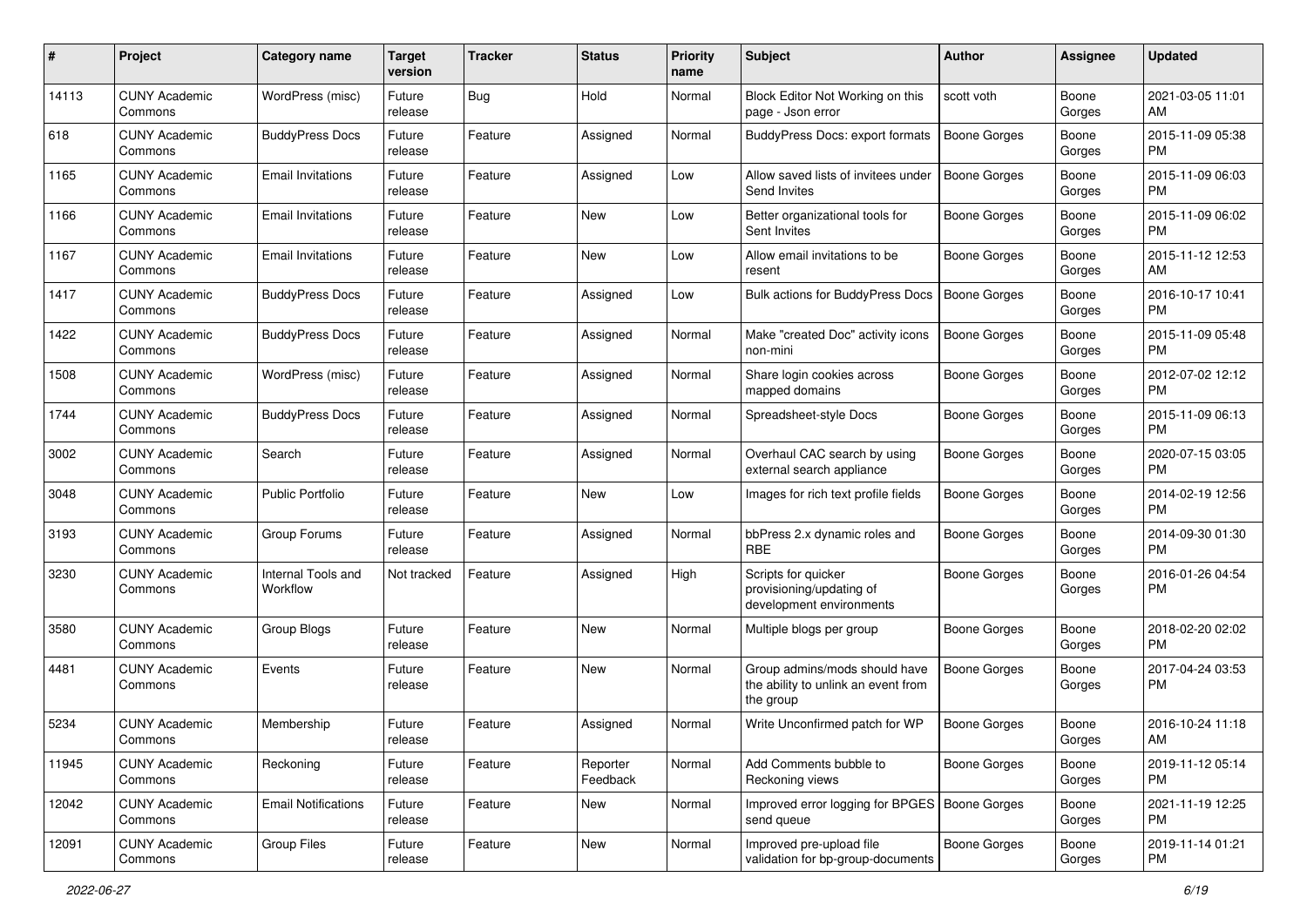| #     | Project                         | <b>Category name</b>      | <b>Target</b><br>version | <b>Tracker</b> | <b>Status</b>        | <b>Priority</b><br>name | <b>Subject</b>                                                                                | <b>Author</b>       | <b>Assignee</b> | <b>Updated</b>                |
|-------|---------------------------------|---------------------------|--------------------------|----------------|----------------------|-------------------------|-----------------------------------------------------------------------------------------------|---------------------|-----------------|-------------------------------|
| 12911 | <b>CUNY Academic</b><br>Commons |                           | Not tracked              | Feature        | <b>New</b>           | Normal                  | Block access to xmlrpc.php based<br>on User-Agent                                             | <b>Boone Gorges</b> | Boone<br>Gorges | 2020-06-09 05:12<br><b>PM</b> |
| 13466 | <b>CUNY Academic</b><br>Commons | Cavalcade                 | Future<br>release        | Feature        | <b>New</b>           | Normal                  | Automated cleanup for duplicate<br>Cavalcade tasks                                            | <b>Boone Gorges</b> | Boone<br>Gorges | 2020-10-13 05:24<br><b>PM</b> |
| 13835 | <b>CUNY Academic</b><br>Commons | WordPress (misc)          | Future<br>release        | Feature        | <b>New</b>           | Normal                  | Allow OneSearch widget to have<br>'CUNY' as campus                                            | Boone Gorges        | Boone<br>Gorges | 2021-11-19 12:39<br><b>PM</b> |
| 14184 | <b>CUNY Academic</b><br>Commons | <b>Public Portfolio</b>   | Future<br>release        | Feature        | <b>New</b>           | Normal                  | Centralized mechanism for storing<br>Campus affiliations                                      | <b>Boone Gorges</b> | Boone<br>Gorges | 2022-01-04 11:35<br>AM        |
| 14309 | <b>CUNY Academic</b><br>Commons | Group Library             | Future<br>release        | Feature        | New                  | Normal                  | Better handling of<br>bp_group_document file<br>download attempts when file is<br>not present | <b>Boone Gorges</b> | Boone<br>Gorges | 2021-11-19 12:28<br><b>PM</b> |
| 15883 | <b>CUNY Academic</b><br>Commons |                           | 2.1.0                    | Feature        | <b>New</b>           | Normal                  | Release BPGES update                                                                          | Boone Gorges        | Boone<br>Gorges | 2022-05-26 10:39<br>AM        |
| 16092 | <b>CUNY Academic</b><br>Commons |                           | Future<br>release        | Feature        | Hold                 | Normal                  | Don't show main site in Site<br>search results                                                | <b>Boone Gorges</b> | Boone<br>Gorges | 2022-05-17 03:12<br><b>PM</b> |
| 1460  | <b>CUNY Academic</b><br>Commons | Analytics                 | Future<br>release        | Feature        | Assigned             | Normal                  | <b>Update System Report</b>                                                                   | <b>Brian Foote</b>  | Boone<br>Gorges | 2015-11-09 06:13<br><b>PM</b> |
| 13370 | <b>CUNY Academic</b><br>Commons | Group Library             | Future<br>release        | Feature        | New                  | Normal                  | Library bulk deletion and folder<br>editing                                                   | Colin McDonald      | Boone<br>Gorges | 2020-10-13 10:41<br>AM        |
| 3615  | <b>CUNY Academic</b><br>Commons | Redmine                   | Not tracked              | Feature        | New                  | Low                     | Create Redmine issues via email                                                               | Dominic Giglio      | Boone<br>Gorges | 2017-11-16 11:36<br>AM        |
| 12121 | <b>CUNY Academic</b><br>Commons | <b>WordPress Plugins</b>  | 2.0.2                    | Feature        | Reporter<br>Feedback | Normal                  | Embedding H5P Iframes on<br><b>Commons Site</b>                                               | Laurie Hurson       | Boone<br>Gorges | 2022-06-14 11:36<br>AM        |
| 2325  | <b>CUNY Academic</b><br>Commons | BuddyPress (misc)         | Future<br>release        | Feature        | Assigned             | Low                     | Profile should have separate<br>fields for first/last names                                   | local admin         | Boone<br>Gorges | 2015-11-09 06:09<br><b>PM</b> |
| 2610  | <b>CUNY Academic</b><br>Commons | Group Invitations         | Future<br>release        | Feature        | Assigned             | Low                     | Request: Custom invitation<br>message to group invites                                        | local admin         | Boone<br>Gorges | 2015-11-09 06:13<br><b>PM</b> |
| 6389  | <b>CUNY Academic</b><br>Commons | <b>BuddyPress Docs</b>    | Future<br>release        | Feature        | <b>New</b>           | Low                     | Make Discussion Area Visible<br>When Editing a Doc                                            | Luke Waltzer        | Boone<br>Gorges | 2016-10-21 04:16<br><b>PM</b> |
| 8835  | <b>CUNY Academic</b><br>Commons | <b>Blogs (BuddyPress)</b> | Future<br>release        | Feature        | <b>New</b>           | Normal                  | Extend cuny is shortlinks to sites                                                            | <b>Luke Waltzer</b> | Boone<br>Gorges | 2022-04-26 11:59<br>AM        |
| 9895  | <b>CUNY Academic</b><br>Commons | Onboarding                | Future<br>release        | Feature        | Assigned             | Normal                  | Add "Accept Invitation"<br>link/button/function to Group<br>and/or Site invitation emails?    | Luke Waltzer        | Boone<br>Gorges | 2018-06-07 12:42<br><b>PM</b> |
| 5052  | <b>CUNY Academic</b><br>Commons | Social Paper              | Future<br>release        | Feature        | <b>New</b>           | Low                     | Sentence by sentence or line by<br>line comments (SP suggestion #3)                           | Marilyn Weber       | Boone<br>Gorges | 2016-02-11 10:24<br><b>PM</b> |
| 287   | <b>CUNY Academic</b><br>Commons | WordPress (misc)          | Future<br>release        | Feature        | Assigned             | Normal                  | Create troubleshooting tool for<br>account sign-up                                            | Matt Gold           | Boone<br>Gorges | 2015-11-09 06:17<br><b>PM</b> |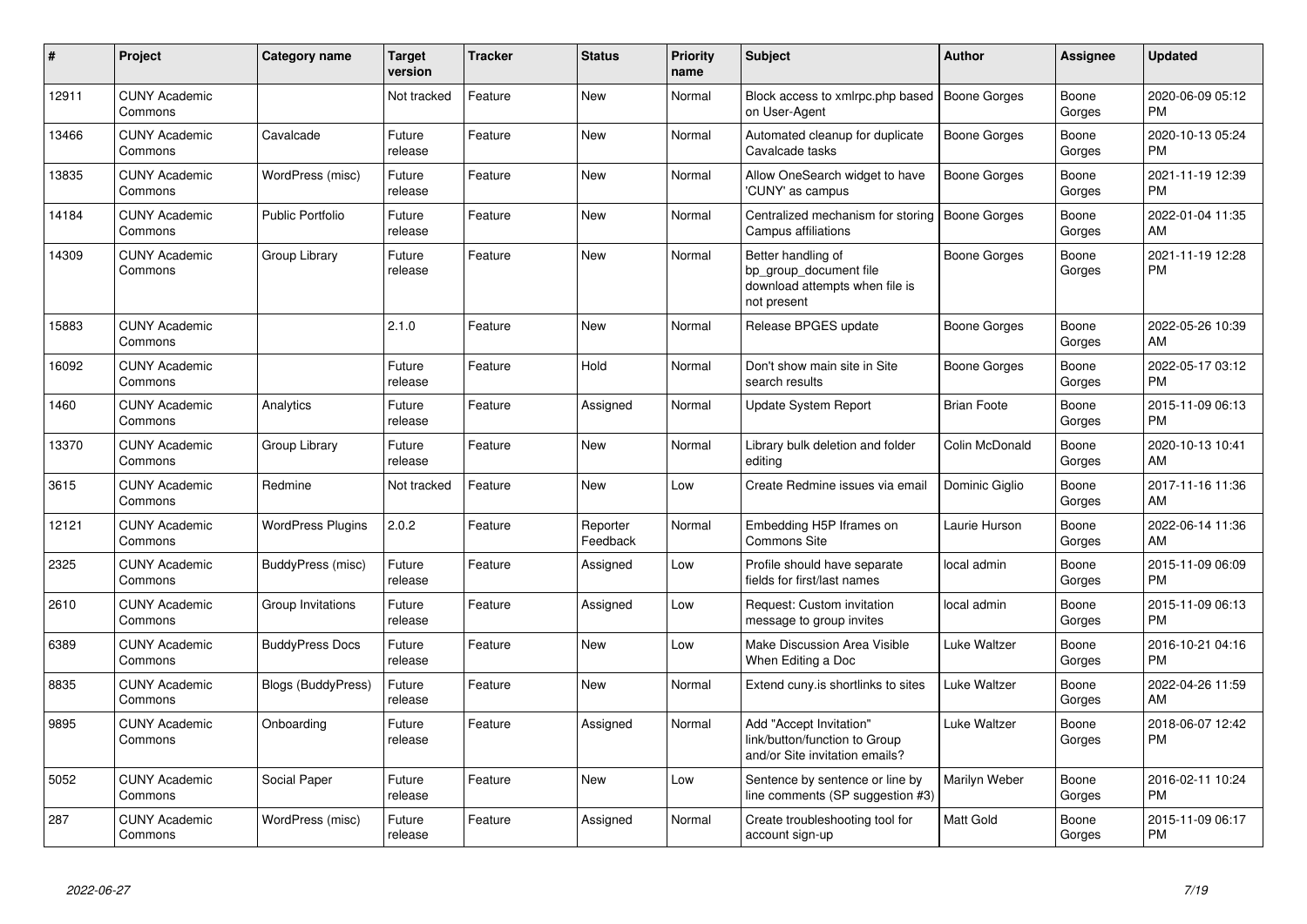| #    | Project                         | <b>Category name</b>     | <b>Target</b><br>version | <b>Tracker</b> | <b>Status</b> | <b>Priority</b><br>name | Subject                                                               | Author           | <b>Assignee</b> | <b>Updated</b>                |
|------|---------------------------------|--------------------------|--------------------------|----------------|---------------|-------------------------|-----------------------------------------------------------------------|------------------|-----------------|-------------------------------|
| 377  | <b>CUNY Academic</b><br>Commons | BuddyPress (misc)        | Future<br>release        | Feature        | Assigned      | Normal                  | Like buttons                                                          | <b>Matt Gold</b> | Boone<br>Gorges | 2010-11-16 05:13<br><b>PM</b> |
| 435  | <b>CUNY Academic</b><br>Commons | BuddyPress (misc)        | Future<br>release        | Feature        | Assigned      | Normal                  | Include Avatar Images in Forum<br><b>Post Notification Emails</b>     | Matt Gold        | Boone<br>Gorges | 2010-12-08 12:40<br><b>PM</b> |
| 500  | CUNY Academic<br>Commons        | BuddyPress (misc)        | Future<br>release        | Feature        | Assigned      | Normal                  | <b>Export Group Data</b>                                              | Matt Gold        | Boone<br>Gorges | 2010-12-19 12:09<br><b>PM</b> |
| 554  | <b>CUNY Academic</b><br>Commons | BuddyPress (misc)        | Future<br>release        | Feature        | Assigned      | Normal                  | Add Trackback notifications to<br>site-wide activity feed             | <b>Matt Gold</b> | Boone<br>Gorges | 2015-11-09 06:19<br><b>PM</b> |
| 599  | CUNY Academic<br>Commons        | BuddyPress (misc)        | Future<br>release        | Feature        | Assigned      | Normal                  | Consider adding rating plugins for<br>BuddyPress/BBPress              | Matt Gold        | Boone<br>Gorges | 2011-08-22 06:50<br><b>PM</b> |
| 635  | <b>CUNY Academic</b><br>Commons | BuddyPress (misc)        | Future<br>release        | Feature        | Assigned      | Normal                  | Big Blue Button -<br>Videoconferencing in Groups and<br><b>Blogs</b>  | Matt Gold        | Boone<br>Gorges | 2011-03-14 03:24<br><b>PM</b> |
| 658  | <b>CUNY Academic</b><br>Commons | <b>WordPress Plugins</b> | Future<br>release        | Feature        | Assigned      | Normal                  | Rebulid Sitewide Tag Suggestion                                       | <b>Matt Gold</b> | Boone<br>Gorges | 2015-01-05 08:47<br><b>PM</b> |
| 1562 | <b>CUNY Academic</b><br>Commons | <b>WordPress Plugins</b> | Future<br>release        | Feature        | Assigned      | Low                     | Play with NYT Collaborative<br><b>Authoring Tool</b>                  | Matt Gold        | Boone<br>Gorges | 2015-01-05 08:47<br><b>PM</b> |
| 2013 | <b>CUNY Academic</b><br>Commons | <b>Public Portfolio</b>  | Future<br>release        | Feature        | Assigned      | Low                     | Have Profile Privacy Options<br>show up only for filled-in fields     | <b>Matt Gold</b> | Boone<br>Gorges | 2015-11-09 06:09<br><b>PM</b> |
| 2223 | <b>CUNY Academic</b><br>Commons | <b>WordPress Plugins</b> | Future<br>release        | Feature        | Assigned      | Low                     | Add Participad to the CUNY<br><b>Academic Commons</b>                 | Matt Gold        | Boone<br>Gorges | 2014-09-17 10:03<br><b>PM</b> |
| 2523 | CUNY Academic<br>Commons        | <b>BuddyPress Docs</b>   | Future<br>release        | Feature        | Assigned      | Normal                  | Allow Users to Upload Images to<br><b>BP</b> Docs                     | Matt Gold        | Boone<br>Gorges | 2015-11-09 06:14<br><b>PM</b> |
| 3042 | <b>CUNY Academic</b><br>Commons | <b>Public Portfolio</b>  | Future<br>release        | Feature        | Assigned      | Normal                  | Browsing member interests                                             | Matt Gold        | Boone<br>Gorges | 2015-03-21 09:04<br><b>PM</b> |
| 3080 | CUNY Academic<br>Commons        | <b>Group Files</b>       | Future<br>release        | Feature        | Assigned      | Low                     | Create a system to keep track of<br>file changes                      | <b>Matt Gold</b> | Boone<br>Gorges | 2014-02-26 10:04<br><b>PM</b> |
| 3220 | <b>CUNY Academic</b><br>Commons | <b>Public Portfolio</b>  | Future<br>release        | Feature        | Assigned      | Normal                  | Add indent/outdent option to<br>Formatting Buttons on Profile<br>Page | Matt Gold        | Boone<br>Gorges | 2014-05-21 10:39<br><b>PM</b> |
| 3308 | <b>CUNY Academic</b><br>Commons | Group Invitations        | Future<br>release        | Feature        | Assigned      | Normal                  | Allow members to rescind group<br>invitations                         | Matt Gold        | Boone<br>Gorges | 2015-04-01 08:53<br><b>PM</b> |
| 3759 | CUNY Academic<br>Commons        | WordPress (misc)         | Future<br>release        | Feature        | Assigned      | Normal                  | Review Interface for Adding Users   Matt Gold<br>to Blogs             |                  | Boone<br>Gorges | 2015-03-24 05:52<br><b>PM</b> |
| 3768 | <b>CUNY Academic</b><br>Commons | <b>Public Portfolio</b>  | Future<br>release        | Feature        | Assigned      | Normal                  | Institutions/Past positions on<br>public portfolios                   | Matt Gold        | Boone<br>Gorges | 2018-04-23 10:44<br>AM        |
| 4053 | <b>CUNY Academic</b><br>Commons | Events                   | Future<br>release        | Feature        | Assigned      | Normal                  | Create new tab for past events                                        | Matt Gold        | Boone<br>Gorges | 2015-05-12 02:10<br><b>PM</b> |
| 4238 | <b>CUNY Academic</b><br>Commons | Events                   | Future<br>release        | Feature        | Assigned      | Normal                  | Copy Events to Other Groups?                                          | Matt Gold        | Boone<br>Gorges | 2015-07-02 10:08<br>AM        |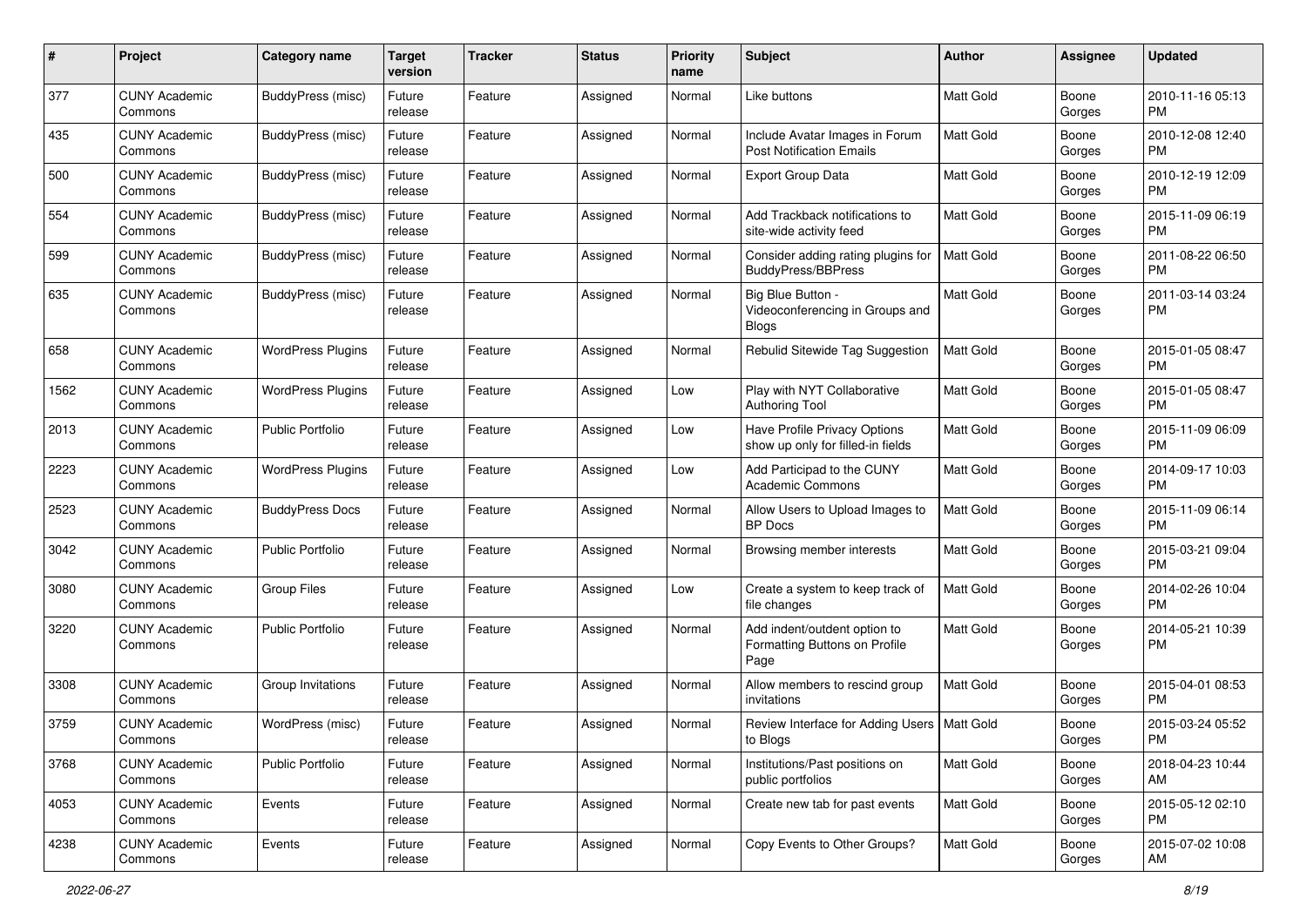| $\pmb{\#}$ | Project                         | <b>Category name</b>       | <b>Target</b><br>version | <b>Tracker</b> | <b>Status</b>        | <b>Priority</b><br>name | <b>Subject</b>                                                                      | Author            | <b>Assignee</b> | <b>Updated</b>                |
|------------|---------------------------------|----------------------------|--------------------------|----------------|----------------------|-------------------------|-------------------------------------------------------------------------------------|-------------------|-----------------|-------------------------------|
| 4980       | <b>CUNY Academic</b><br>Commons | Home Page                  | Future<br>release        | Feature        | Assigned             | Normal                  | CAC Featured Content -- Adding<br>Randomization                                     | <b>Matt Gold</b>  | Boone<br>Gorges | 2016-12-12 03:01<br><b>PM</b> |
| 5696       | <b>CUNY Academic</b><br>Commons | Events                     | Future<br>release        | Feature        | Assigned             | Normal                  | Events Calendar - display options<br>calendar aggregation                           | <b>Matt Gold</b>  | Boone<br>Gorges | 2016-10-13 11:44<br>AM        |
| 8756       | <b>CUNY Academic</b><br>Commons | Group Blogs                | Future<br>release        | Feature        | Hold                 | Normal                  | Connect multiple blogs to one<br>group?                                             | Matt Gold         | Boone<br>Gorges | 2017-09-30 10:42<br>AM        |
| 8836       | <b>CUNY Academic</b><br>Commons | Blogs (BuddyPress)         | Future<br>release        | Feature        | Assigned             | Normal                  | Redesign site launch process                                                        | <b>Matt Gold</b>  | Boone<br>Gorges | 2019-10-03 02:49<br><b>PM</b> |
| 8900       | <b>CUNY Academic</b><br>Commons | Accessibility              | Future<br>release        | Feature        | Assigned             | Normal                  | Look into tools to enforce<br>accessibility in WP environment                       | <b>Matt Gold</b>  | Boone<br>Gorges | 2022-04-26 11:59<br>AM        |
| 8901       | <b>CUNY Academic</b><br>Commons | Accessibility              | Future<br>release        | Feature        | Assigned             | Normal                  | Theme analysis for accessibility                                                    | <b>Matt Gold</b>  | Boone<br>Gorges | 2022-04-26 11:59<br>AM        |
| 9947       | <b>CUNY Academic</b><br>Commons | <b>WordPress Plugins</b>   | Future<br>release        | Feature        | Reporter<br>Feedback | Normal                  | Install H5P quiz plugin                                                             | Matt Gold         | Boone<br>Gorges | 2018-09-11 11:01<br>AM        |
| 15604      | <b>CUNY Academic</b><br>Commons | <b>Email Notifications</b> | Future<br>release        | Feature        | Assigned             | Normal                  | <b>Restructure Commons Group</b><br><b>Digest Email Messages</b>                    | <b>Matt Gold</b>  | Boone<br>Gorges | 2022-05-26 10:45<br>AM        |
| 2753       | <b>CUNY Academic</b><br>Commons | <b>Public Portfolio</b>    | Future<br>release        | Feature        | <b>New</b>           | Normal                  | Create actual actual tagification in<br>academic interests and other<br>fields      | Micki Kaufman     | Boone<br>Gorges | 2015-01-05 08:52<br><b>PM</b> |
| 3475       | <b>CUNY Academic</b><br>Commons | Events                     | Future<br>release        | Feature        | Assigned             | Normal                  | Request to add plugin to<br>streamline room<br>booking/appointment booking          | Naomi Barrettara  | Boone<br>Gorges | 2014-12-01 05:14<br><b>PM</b> |
| 58         | <b>CUNY Academic</b><br>Commons | BuddyPress (misc)          | Future<br>release        | Feature        | Assigned             | Low                     | Make member search sortable by<br>last name                                         | Roberta Brody     | Boone<br>Gorges | 2010-08-26 02:38<br><b>PM</b> |
| 585        | <b>CUNY Academic</b><br>Commons | Group Forums               | Future<br>release        | Feature        | Assigned             | Normal                  | Merge Forum Topics                                                                  | Sarah Morgano     | Boone<br>Gorges | 2011-07-06 04:11<br><b>PM</b> |
| 1888       | <b>CUNY Academic</b><br>Commons | Home Page                  | Future<br>release        | Feature        | Assigned             | Normal                  | Refactor BP MPO Activity Filter to<br>support proper pagination                     | Sarah Morgano     | Boone<br>Gorges | 2014-05-01 07:11<br><b>PM</b> |
| 519        | <b>CUNY Academic</b><br>Commons | <b>BuddyPress Docs</b>     | Future<br>release        | Feature        | Assigned             | Low                     | TOC for individual docs - for new<br>BP "wiki-like" plugin                          | scott voth        | Boone<br>Gorges | 2015-11-09 05:54<br><b>PM</b> |
| 10226      | <b>CUNY Academic</b><br>Commons | Courses                    | Future<br>release        | Feature        | New                  | Normal                  | Add "My Courses" to drop down<br>list                                               | scott voth        | Boone<br>Gorges | 2021-11-19 12:42<br><b>PM</b> |
| 11531      | <b>CUNY Academic</b><br>Commons | Events                     | Future<br>release        | Feature        | New                  | Normal                  | Main Events calendar should<br>include non-public events that<br>user has access to | scott voth        | Boone<br>Gorges | 2019-06-11 10:00<br>AM        |
| 10368      | <b>CUNY Academic</b><br>Commons |                            | Future<br>release        | Feature        | Assigned             | Normal                  | Use ORCID data to populate<br>academic profile page                                 | Stephen Francoeur | Boone<br>Gorges | 2018-09-25 01:53<br><b>PM</b> |
| 9211       | <b>CUNY Academic</b><br>Commons | <b>WordPress Plugins</b>   | Future<br>release        | Support        | Reporter<br>Feedback | Normal                  | Auto-Role Setting in Forum Plugin<br>Causing Some Confusion                         | Luke Waltzer      | Boone<br>Gorges | 2018-03-13 11:44<br>AM        |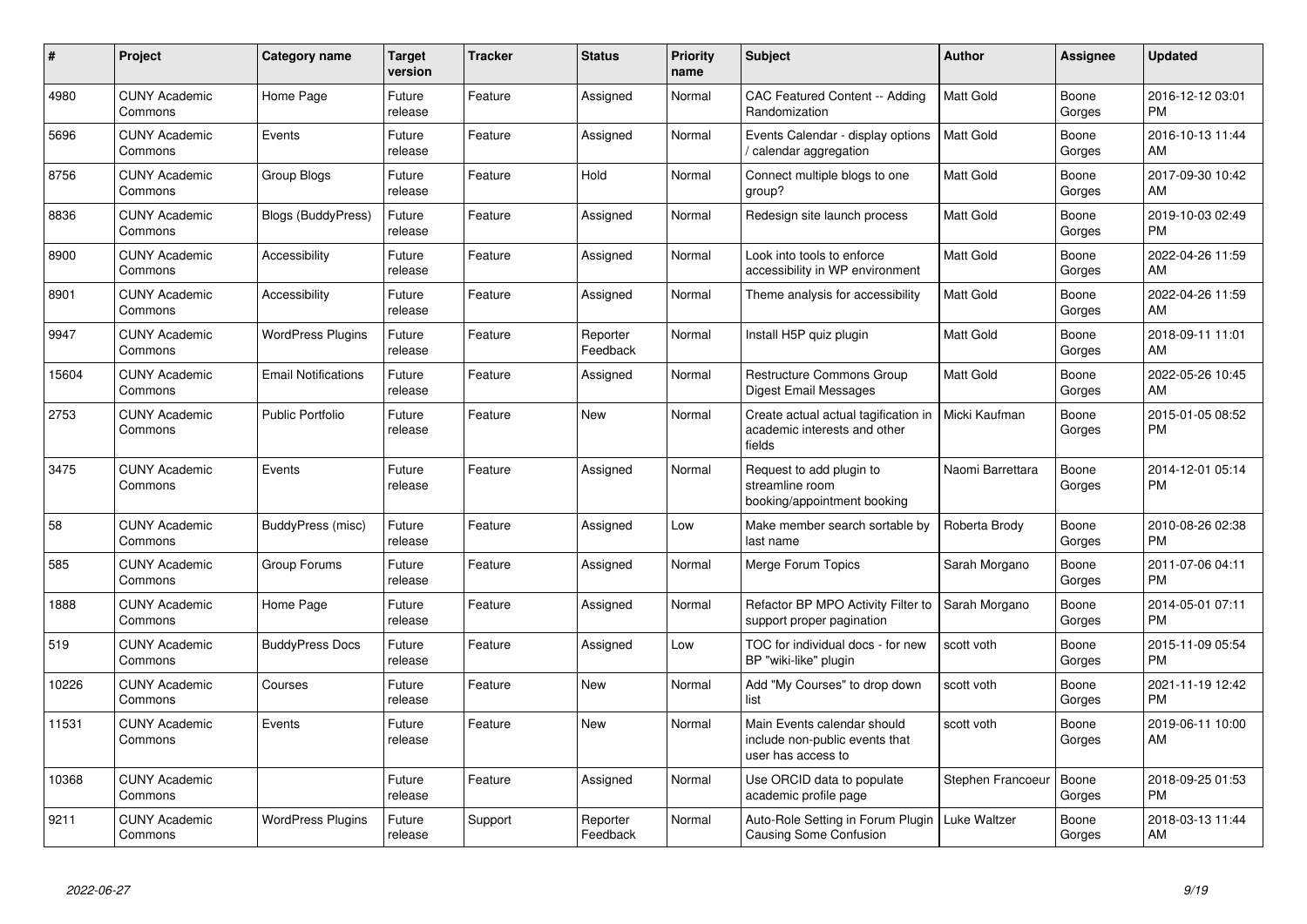| #     | Project                         | <b>Category name</b>    | <b>Target</b><br>version | <b>Tracker</b> | <b>Status</b>        | <b>Priority</b><br>name | <b>Subject</b>                                                    | <b>Author</b>           | <b>Assignee</b> | <b>Updated</b>                |
|-------|---------------------------------|-------------------------|--------------------------|----------------|----------------------|-------------------------|-------------------------------------------------------------------|-------------------------|-----------------|-------------------------------|
| 9207  | <b>CUNY Academic</b><br>Commons |                         | Future<br>release        | Support        | Reporter<br>Feedback | Normal                  | display dashboards made in<br>Tableau?                            | Marilyn Weber           | Boone<br>Gorges | 2018-04-10 10:42<br>AM        |
| 9941  | <b>CUNY Academic</b><br>Commons | Wiki                    | Not tracked              | Support        | Assigned             | Normal                  | Wiki functionality                                                | Matt Gold               | Boone<br>Gorges | 2018-06-26 10:57<br>AM        |
| 11449 | <b>CUNY Academic</b><br>Commons | WordPress - Media       | Not tracked              | Support        | Reporter<br>Feedback | Normal                  | Cloning Media Library for JITP<br>from Staging to Production Site | Patrick DeDauw          | Boone<br>Gorges | 2019-05-13 12:00<br><b>PM</b> |
| 11386 | <b>CUNY Academic</b><br>Commons | WordPress - Media       | Not tracked              | Support        | Reporter<br>Feedback | Normal                  | disappearing images                                               | scott voth              | Boone<br>Gorges | 2019-05-14 10:32<br>AM        |
| 11496 | <b>CUNY Academic</b><br>Commons | <b>Public Portfolio</b> | 1.15.2                   | Support        | <b>New</b>           | Normal                  | Replace Twitter Icon on Member<br>Portfolio page                  | scott voth              | Boone<br>Gorges | 2019-06-06 01:03<br><b>PM</b> |
| 15767 | <b>CUNY Academic</b><br>Commons | WordPress (misc)        |                          | Support        | <b>New</b>           | Normal                  | Site loading slowly                                               | scott voth              | Boone<br>Gorges | 2022-04-04 08:56<br><b>PM</b> |
| 14504 | <b>CUNY Academic</b><br>Commons |                         | Not tracked              | Publicity      | Reporter<br>Feedback | Normal                  | Adding showcases to home page<br>menu                             | Laurie Hurson           | Boone<br>Gorges | 2022-01-19 03:26<br><b>PM</b> |
| 6014  | <b>CUNY Academic</b><br>Commons | Publicity               | Future<br>release        | Publicity      | Reporter<br>Feedback | Normal                  | Google search listing                                             | <b>Matt Gold</b>        | Boone<br>Gorges | 2016-09-21 03:48<br><b>PM</b> |
| 15210 | <b>CUNY Academic</b><br>Commons | Analytics               | Not tracked              | Design/UX      | New                  | Normal                  | Google Analytics improvements                                     | Colin McDonald          | Boone<br>Gorges | 2022-05-24 10:47<br>AM        |
| 4903  | <b>CUNY Academic</b><br>Commons | Events                  | Future<br>release        | Design/UX      | Assigned             | Normal                  | Improving visual appearance of<br>event calendars                 | Matt Gold               | Boone<br>Gorges | 2016-10-13 11:51<br>AM        |
| 5182  | <b>CUNY Academic</b><br>Commons | Social Paper            | Future<br>release        | Design/UX      | <b>New</b>           | Normal                  | "Publishing" a private paper on<br>social paper?                  | Raffi<br>Khatchadourian | Boone<br>Gorges | 2016-10-13 04:12<br><b>PM</b> |
| 4592  | <b>CUNY Academic</b><br>Commons | Events                  | Future<br>release        | Design/UX      | New                  | Normal                  | Event Creation - Venue Dropdown<br>Slow                           | Samantha Raddatz        | Boone<br>Gorges | 2015-09-14 04:56<br><b>PM</b> |
| 5827  | <b>CUNY Academic</b><br>Commons | <b>Public Portfolio</b> | Future<br>release        | Bug            | Assigned             | Normal                  | Academic Interests square<br>bracket links not working            | scott voth              | Chris Stein     | 2016-08-11 11:59<br><b>PM</b> |
| 2832  | <b>CUNY Academic</b><br>Commons | <b>Public Portfolio</b> | Future<br>release        | Feature        | Assigned             | Normal                  | Improve interface for (not)<br>auto-linking profile fields        | Boone Gorges            | Chris Stein     | 2015-01-05 08:52<br><b>PM</b> |
| 3330  | <b>CUNY Academic</b><br>Commons | My Commons              | Future<br>release        | Feature        | Assigned             | Normal                  | "Commons Information" tool                                        | Boone Gorges            | Chris Stein     | 2014-09-22 08:46<br><b>PM</b> |
| 2881  | <b>CUNY Academic</b><br>Commons | <b>Public Portfolio</b> | Future<br>release        | Feature        | Assigned             | Normal                  | Redesign the UX for Profiles                                      | Chris Stein             | Chris Stein     | 2016-10-13 12:45<br><b>PM</b> |
| 365   | <b>CUNY Academic</b><br>Commons | WordPress (misc)        | Future<br>release        | Feature        | Assigned             | Normal                  | <b>Create Mouseover Tooltips</b><br>throughout Site               | <b>Matt Gold</b>        | Chris Stein     | 2015-11-09 06:18<br><b>PM</b> |
| 1544  | <b>CUNY Academic</b><br>Commons | Groups (misc)           | Future<br>release        | Feature        | Reporter<br>Feedback | Normal                  | Group Filtering and Sorting                                       | Matt Gold               | Chris Stein     | 2019-03-01 02:25<br><b>PM</b> |
| 3354  | <b>CUNY Academic</b><br>Commons | Group Files             | Future<br>release        | Feature        | Assigned             | Low                     | Allow Group Download of Multiple<br><b>Selected Files</b>         | <b>Matt Gold</b>        | Chris Stein     | 2014-08-01 08:50<br>AM        |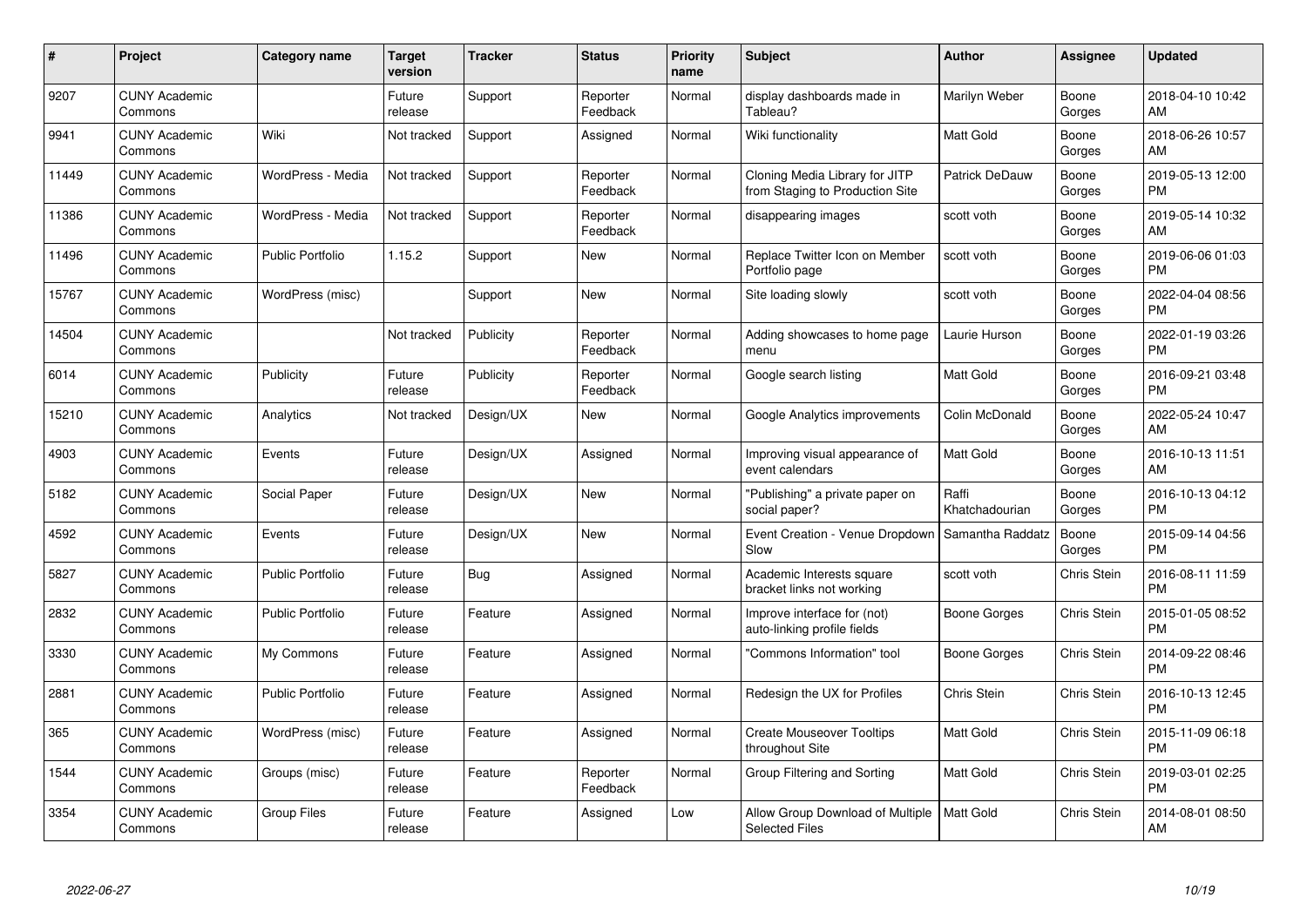| #     | Project                                                                 | <b>Category name</b>           | <b>Target</b><br>version | <b>Tracker</b> | <b>Status</b> | <b>Priority</b><br>name | <b>Subject</b>                                                                | Author              | Assignee            | <b>Updated</b>                |
|-------|-------------------------------------------------------------------------|--------------------------------|--------------------------|----------------|---------------|-------------------------|-------------------------------------------------------------------------------|---------------------|---------------------|-------------------------------|
| 3770  | <b>CUNY Academic</b><br>Commons                                         | <b>Public Portfolio</b>        | Future<br>release        | Feature        | Assigned      | Normal                  | Improve Layout/Formatting of<br>Positions Area on Public<br><b>Portfolios</b> | <b>Matt Gold</b>    | Chris Stein         | 2015-04-01 09:17<br><b>PM</b> |
| 9028  | <b>CUNY Academic</b><br>Commons                                         | Onboarding                     | Future<br>release        | Feature        | Assigned      | Normal                  | suggest groups to new members<br>during the registration process              | <b>Matt Gold</b>    | Chris Stein         | 2018-10-24 12:34<br><b>PM</b> |
| 2754  | <b>CUNY Academic</b><br>Commons                                         | Design                         | Future<br>release        | Feature        | Assigned      | Normal                  | Determine strategy for CAC logo<br>handling in top header                     | Micki Kaufman       | Chris Stein         | 2015-01-05 08:53<br><b>PM</b> |
| 10354 | <b>CUNY Academic</b><br>Commons                                         | <b>Public Portfolio</b>        | Future<br>release        | Feature        | New           | Normal                  | Opt out of Having a Profile Page                                              | scott voth          | Chris Stein         | 2020-05-12 10:43<br>AM        |
| 860   | <b>CUNY Academic</b><br>Commons                                         | Design                         | Future<br>release        | Design/UX      | Assigned      | Normal                  | <b>Standardize Button Treatment</b><br>Across the Commons                     | <b>Chris Stein</b>  | Chris Stein         | 2014-05-01 09:45<br>AM        |
| 3059  | <b>CUNY Academic</b><br>Commons                                         | Group Forums                   | Future<br>release        | Design/UX      | <b>New</b>    | Normal                  | Forum Post Permissable Content<br><b>Explanatory Text</b>                     | Chris Stein         | Chris Stein         | 2015-04-02 11:27<br>AM        |
| 8078  | <b>CUNY Academic</b><br>Commons                                         | <b>WordPress Plugins</b>       | Future<br>release        | System Upgrade | Assigned      | Normal                  | <b>CommentPress Updates</b>                                                   | Margaret Galvan     | Christian<br>Wach   | 2017-05-08 03:49<br><b>PM</b> |
| 13199 | <b>CUNY Academic</b><br>Commons                                         | Group Forums                   | Future<br>release        | Feature        | New           | Normal                  | Favoring Groups over bbPress<br>plugin                                        | Colin McDonald      | Colin<br>McDonald   | 2021-11-19 12:28<br><b>PM</b> |
| 5268  | <b>CUNY Academic</b><br>Commons                                         | Group Forums                   | Future<br>release        | <b>Bug</b>     | Assigned      | Normal                  | Long-time to post to multiple<br>groups                                       | Luke Waltzer        | Daniel Jones        | 2016-09-07 06:31<br>PM        |
| 4438  | <b>CUNY Academic</b><br>Commons                                         | Events                         | Future<br>release        | <b>Bug</b>     | Assigned      | Normal                  | Events Calendar - Export<br><b>Recurring Events</b>                           | scott voth          | Daniel Jones        | 2016-05-23 04:25<br><b>PM</b> |
| 2167  | <b>CUNY Academic</b><br>Commons                                         | WordPress (misc)               | Future<br>release        | Bug            | Assigned      | Normal                  | <b>CAC-Livestream Plugin Issues</b>                                           | Michael Smith       | Dominic<br>Giglio   | 2015-01-02 03:06<br><b>PM</b> |
| 1983  | <b>CUNY Academic</b><br>Commons                                         | Home Page                      | Future<br>release        | Feature        | Assigned      | Low                     | Media Library integration with<br>Featured Content plugin                     | Boone Gorges        | Dominic<br>Giglio   | 2014-03-17 10:34<br>AM        |
| 412   | <b>CUNY Academic</b><br>Commons                                         | <b>WordPress Themes</b>        | Future<br>release        | Feature        | Assigned      | Normal                  | <b>Featured Themes</b>                                                        | <b>Matt Gold</b>    | Dominic<br>Giglio   | 2015-01-05 08:44<br><b>PM</b> |
| 940   | <b>CUNY Academic</b><br>Commons                                         | Redmine                        | Future<br>release        | Feature        | Assigned      | Low                     | Communication with users after<br>releases                                    | <b>Matt Gold</b>    | Dominic<br>Giglio   | 2012-09-09 04:36<br><b>PM</b> |
| 12062 | AD/O365 Transition<br>from NonMatric to<br><b>Matriculated Students</b> |                                |                          | Feature        | In Progress   | Normal                  | create solution and console<br>project                                        | Emilio Rodriguez    | Emilio<br>Rodriguez | 2019-11-12 03:56<br><b>PM</b> |
| 9835  | <b>CUNY Academic</b><br>Commons                                         | Group Forums                   | Future<br>reiease        | Bug            | Assigned      | Normal                  | add a "like" function?                                                        | Marilyn Weber       | Erik Trainer        | 2018-06-05 01:49<br>PM        |
| 13331 | <b>CUNY Academic</b><br>Commons                                         | Site cloning                   | Future<br>release        | Bug            | New           | Normal                  | Combine Site Template and<br>Clone operations                                 | Boone Gorges        | Jeremy Felt         | 2021-11-19 12:39<br><b>PM</b> |
| 13891 | <b>CUNY Academic</b><br>Commons                                         | Internal Tools and<br>Workflow | 2.1.0                    | Feature        | New           | Normal                  | Migrate automated linting to<br><b>GitHub Actions</b>                         | Boone Gorges        | Jeremy Felt         | 2022-05-26 10:45<br>AM        |
| 15194 | <b>CUNY Academic</b><br>Commons                                         | Internal Tools and<br>Workflow | 2.1.0                    | Feature        | New           | Normal                  | PHPCS sniff for un-restored<br>switch_to_blog() calls                         | <b>Boone Gorges</b> | Jeremy Felt         | 2022-05-26 10:45<br>AM        |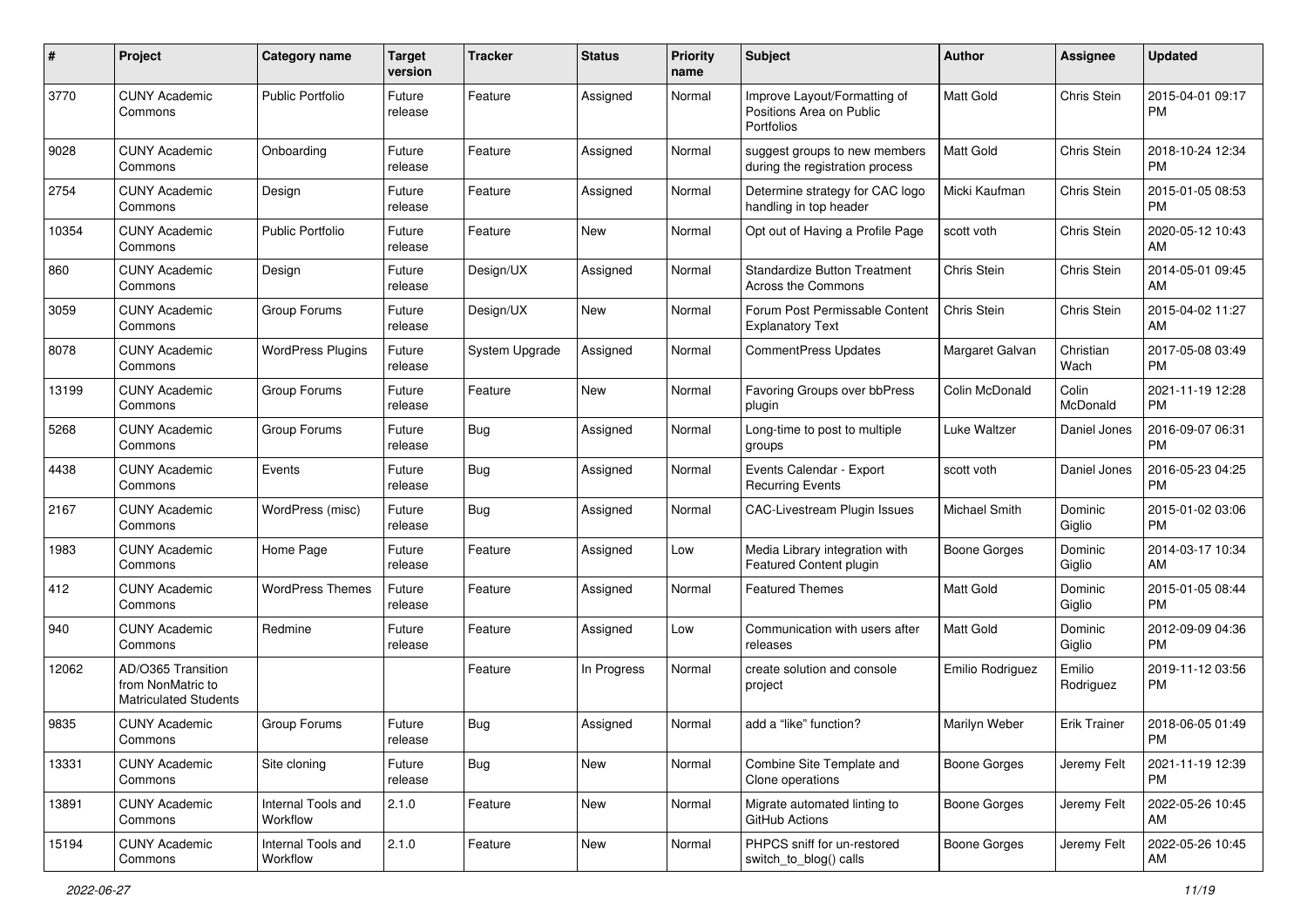| #     | Project                         | <b>Category name</b>      | <b>Target</b><br>version | <b>Tracker</b> | <b>Status</b>        | <b>Priority</b><br>name | Subject                                                                                           | Author                  | <b>Assignee</b>    | <b>Updated</b>                |
|-------|---------------------------------|---------------------------|--------------------------|----------------|----------------------|-------------------------|---------------------------------------------------------------------------------------------------|-------------------------|--------------------|-------------------------------|
| 11879 | <b>CUNY Academic</b><br>Commons |                           | Not tracked              | <b>Bug</b>     | New                  | Normal                  | Hypothesis comments appearing<br>on multiple, different pdfs across<br>blogs                      | Laurie Hurson           | Laurie Hurson      | 2019-09-19 02:39<br><b>PM</b> |
| 11517 | <b>CUNY Academic</b><br>Commons |                           | Not tracked              | Feature        | Assigned             | Normal                  | wp-accessibility plugin should not<br>strip 'target="_blank" by default                           | <b>Boone Gorges</b>     | Laurie Hurson      | 2019-09-24 09:57<br>AM        |
| 12446 | <b>CUNY Academic</b><br>Commons | Groups (misc)             | Future<br>release        | Feature        | Reporter<br>Feedback | Normal                  | Toggle default site to group forum<br>posting                                                     | Laurie Hurson           | Laurie Hurson      | 2020-03-10 11:57<br>AM        |
| 8666  | <b>CUNY Academic</b><br>Commons | Teaching                  | Not tracked              | Documentation  | Assigned             | Normal                  | Create Teaching on the<br>Commons Resource Page                                                   | <b>Matt Gold</b>        | Laurie Hurson      | 2019-09-23 03:16<br><b>PM</b> |
| 14475 | <b>CUNY Academic</b><br>Commons |                           | Not tracked              | Publicity      | New                  | Normal                  | <b>OER Showcase Page</b>                                                                          | Laurie Hurson           | Laurie Hurson      | 2021-09-14 10:46<br>AM        |
| 6078  | <b>CUNY Academic</b><br>Commons | <b>Blogs (BuddyPress)</b> | Future<br>release        | Feature        | New                  | Normal                  | <b>Explore Adding Network Blog</b><br>Metadata Plugin                                             | Luke Waltzer            | Luke Waltzer       | 2016-10-11 10:29<br><b>PM</b> |
| 5955  | <b>CUNY Academic</b><br>Commons | Outreach                  | Future<br>release        | Feature        | Assigned             | Normal                  | Create auto-newsletter for<br>commons members                                                     | <b>Matt Gold</b>        | Luke Waltzer       | 2016-08-30 10:34<br>AM        |
| 2666  | <b>CUNY Academic</b><br>Commons | About page                | Not tracked              | Documentation  | Assigned             | Normal                  | <b>Update About Text</b>                                                                          | Chris Stein             | Luke Waltzer       | 2016-03-04 11:19<br>AM        |
| 7828  | <b>CUNY Academic</b><br>Commons |                           | Not tracked              | Feature        | Assigned             | Normal                  | Theme Assessment 2017                                                                             | Margaret Galvan         | Margaret<br>Galvan | 2017-05-02 10:41<br><b>PM</b> |
| 8211  | <b>CUNY Academic</b><br>Commons | <b>WordPress Themes</b>   | Future<br>release        | Feature        | New                  | Normal                  | Theme Suggestions: Material<br>Design-Inspired Themes                                             | Margaret Galvan         | Margaret<br>Galvan | 2017-08-07 02:48<br><b>PM</b> |
| 12392 | <b>CUNY Academic</b><br>Commons | Help/Codex                | Not tracked              | Documentation  | New                  | Normal                  | Updates to Common Commons<br>Questions on Help Page                                               | scott voth              | Margaret<br>Galvan | 2020-02-11 10:53<br>AM        |
| 6298  | <b>CUNY Academic</b><br>Commons | <b>User Experience</b>    | Not tracked              | Design/UX      | Assigned             | Normal                  | Examine data from survey                                                                          | <b>Matt Gold</b>        | Margaret<br>Galvan | 2016-10-14 12:16<br><b>PM</b> |
| 8837  | <b>CUNY Academic</b><br>Commons |                           | Not tracked              | Feature        | Assigned             | Normal                  | Create a form to request info from   Matt Gold<br>people requesting premium<br>themes and plugins |                         | Marilyn<br>Weber   | 2017-11-14 03:35<br><b>PM</b> |
| 9420  | <b>CUNY Academic</b><br>Commons | cuny.is                   | Not tracked              | Feature        | <b>New</b>           | Normal                  | Request for http://cuny.is/streams                                                                | Raffi<br>Khatchadourian | Marilyn<br>Weber   | 2018-04-02 10:08<br>AM        |
| 12382 | <b>CUNY Academic</b><br>Commons | Membership                | Not tracked              | Support        | New                  | Normal                  | Email request change                                                                              | Marilyn Weber           | Marilyn<br>Weber   | 2020-02-06 12:56<br><b>PM</b> |
| 3509  | <b>CUNY Academic</b><br>Commons | Publicity                 | 1.7                      | Publicity      | New                  | Normal                  | Create 1.7 digital signage imagery   Micki Kaufman                                                |                         | Marilyn<br>Weber   | 2014-10-01 12:40<br>PM        |
| 3691  | <b>CUNY Academic</b><br>Commons | <b>WordPress Plugins</b>  | Future<br>release        | <b>Bug</b>     | New                  | Normal                  | <b>WPMU Domain Mapping</b><br>Debugging on cdev                                                   | Raymond Hoh             | Matt Gold          | 2014-12-12 09:04<br>AM        |
| 4972  | <b>CUNY Academic</b><br>Commons | Analytics                 | Not tracked              | <b>Bug</b>     | New                  | Normal                  | <b>Newsletter Analytics</b>                                                                       | Stephen Real            | Matt Gold          | 2015-12-09 12:54<br>PM        |
| 2573  | NYCDH Community<br>Site         |                           |                          | Feature        | Reporter<br>Feedback | Normal                  | Add dh_nyc twitter list feed to site                                                              | Mark Newton             | Matt Gold          | 2013-05-16 11:42<br><b>PM</b> |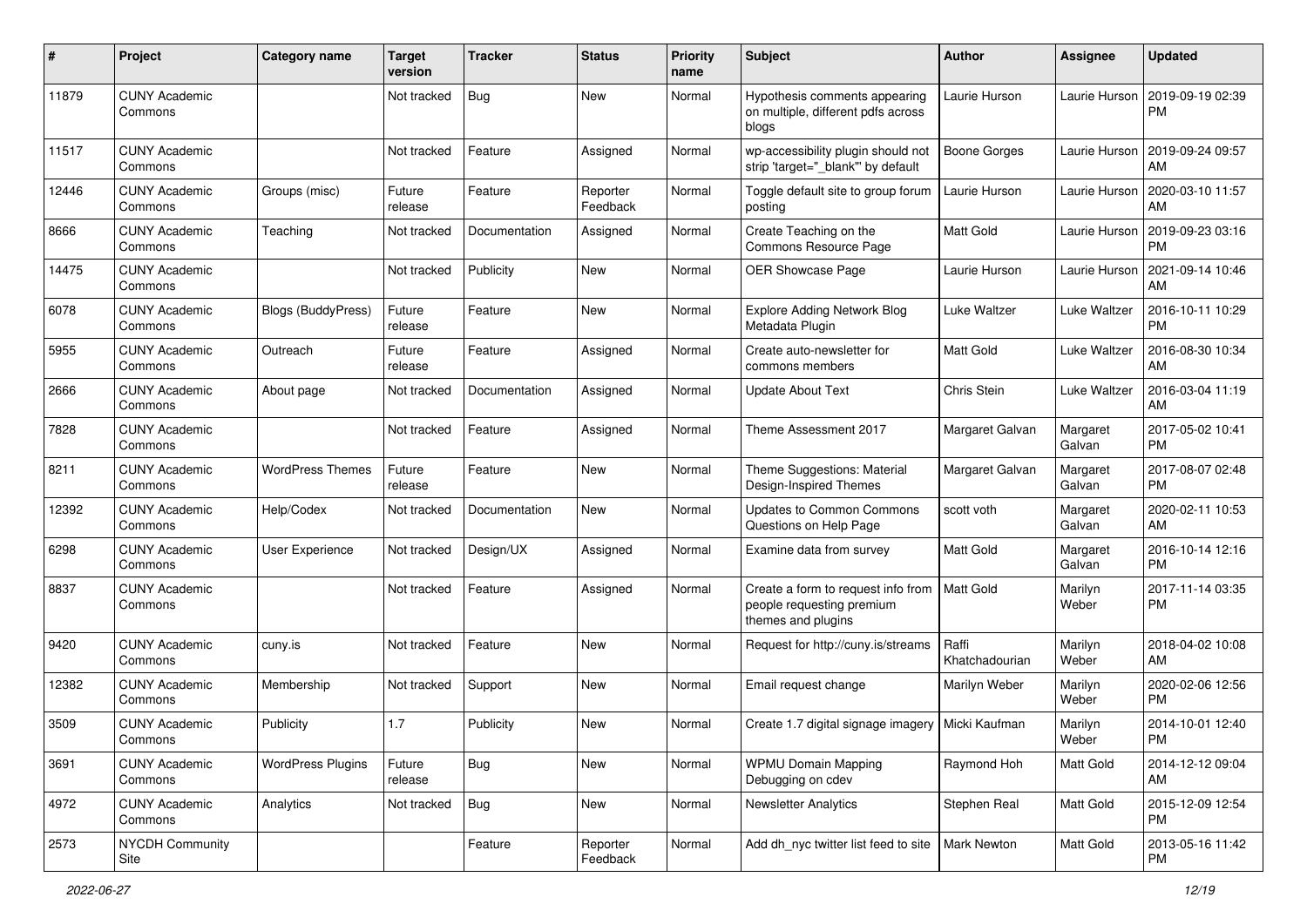| $\pmb{\#}$ | Project                         | Category name            | Target<br>version | <b>Tracker</b> | <b>Status</b>        | <b>Priority</b><br>name | <b>Subject</b>                                                                       | <b>Author</b>           | <b>Assignee</b>       | Updated                       |
|------------|---------------------------------|--------------------------|-------------------|----------------|----------------------|-------------------------|--------------------------------------------------------------------------------------|-------------------------|-----------------------|-------------------------------|
| 370        | <b>CUNY Academic</b><br>Commons | Registration             | Future<br>release | Feature        | Assigned             | High                    | <b>Guest Accounts</b>                                                                | Matt Gold               | Matt Gold             | 2015-04-09 09:33<br><b>PM</b> |
| 3657       | <b>CUNY Academic</b><br>Commons | WordPress (misc)         | Not tracked       | Feature        | <b>New</b>           | Normal                  | Create alert for GC email<br>addresses                                               | Matt Gold               | Matt Gold             | 2016-04-14 11:29<br><b>PM</b> |
| 8898       | <b>CUNY Academic</b><br>Commons | Social Paper             | Not tracked       | Feature        | Assigned             | Normal                  | Usage data on docs and social<br>paper                                               | Matt Gold               | Matt Gold             | 2017-11-16 11:32<br>AM        |
| 8498       | <b>CUNY Academic</b><br>Commons | <b>WordPress Plugins</b> | Future<br>release | Feature        | <b>New</b>           | Low                     | <b>Gravity Forms Email Users</b>                                                     | Raffi<br>Khatchadourian | Matt Gold             | 2017-10-13 12:58<br><b>PM</b> |
| 11545      | <b>CUNY Academic</b><br>Commons | <b>WordPress Plugins</b> | Not tracked       | Support        | <b>New</b>           | Normal                  | Twitter searches in WordPress                                                        | Gina Cherry             | Matt Gold             | 2019-09-23 01:03<br>РM        |
| 12484      | <b>CUNY Academic</b><br>Commons |                          | Not tracked       | Support        | Reporter<br>Feedback | Normal                  | Sign up Code for COIL Course<br>starting in March                                    | Laurie Hurson           | Matt Gold             | 2020-03-02 02:26<br>PM        |
| 2175       | <b>CUNY Academic</b><br>Commons | WordPress (misc)         | Not tracked       | Support        | Assigned             | Normal                  | Subscibe 2 vs. Jetpack<br>subscription options                                       | local admin             | Matt Gold             | 2016-01-26 04:58<br><b>PM</b> |
| 8607       | <b>CUNY Academic</b><br>Commons |                          | Not tracked       | Support        | <b>New</b>           | Normal                  | Paypal?                                                                              | Marilyn Weber           | Matt Gold             | 2018-05-15 01:37<br><b>PM</b> |
| 10839      | <b>CUNY Academic</b><br>Commons | About page               | Not tracked       | Support        | New                  | Normal                  | <b>Mission Statement Needs</b><br>Revision                                           | scott voth              | Matt Gold             | 2018-12-26 10:58<br>AM        |
| 11493      | <b>CUNY Academic</b><br>Commons | Domain Mapping           | Not tracked       | Support        | Reporter<br>Feedback | Normal                  | Domain Mapping Request - Talia<br>Schaffer                                           | scott voth              | Matt Gold             | 2019-08-06 08:39<br>AM        |
| 9015       | <b>CUNY Academic</b><br>Commons | Groups (misc)            | Not tracked       | Outreach       | Assigned             | Normal                  | Email group admins the email<br>addresses of their groups                            | Matt Gold               | Matt Gold             | 2018-01-02 09:54<br>AM        |
| 4225       | <b>CUNY Academic</b><br>Commons | DiRT Integration         | Future<br>release | Design/UX      | New                  | Normal                  | Add information to DIRT page (in<br>Create a Group)                                  | Samantha Raddatz        | Matt Gold             | 2015-06-26 03:14<br>PМ        |
| 8902       | <b>CUNY Academic</b><br>Commons | Design                   | Not tracked       | Feature        | Assigned             | Normal                  | Report back on research on<br><b>BuddyPress themes</b>                               | Matt Gold               | Michael Smith         | 2017-11-10 12:31<br><b>PM</b> |
| 3506       | <b>CUNY Academic</b><br>Commons | Publicity                | 1.7               | Publicity      | <b>New</b>           | Normal                  | Prepare 1.7 email messaging                                                          | Micki Kaufman           | Micki<br>Kaufman      | 2014-10-01 12:36<br><b>PM</b> |
| 6392       | <b>CUNY Academic</b><br>Commons | Group Forums             | Future<br>release | Design/UX      | Assigned             | Low                     | Composition/Preview Panes in<br>Forum Posts                                          | Luke Waltzer            | Paige Dupont          | 2016-10-21 04:26<br>PM        |
| 7624       | <b>CUNY Academic</b><br>Commons | BuddyPress (misc)        | Future<br>release | Design/UX      | New                  | Normal                  | <b>BP Notifications</b>                                                              | Luke Waltzer            | Paige Dupont          | 2017-02-08 10:43<br><b>PM</b> |
| 11393      | <b>CUNY Academic</b><br>Commons |                          | Not tracked       | Publicity      | <b>New</b>           | Normal                  | After 1.15 release, ceate a hero<br>slide and post about adding a site<br>to a group | scott voth              | Patrick<br>Sweeney    | 2019-05-14 10:32<br>AM        |
| 4388       | <b>CUNY Academic</b><br>Commons | WordPress (misc)         | Future<br>release | Bug            | Assigned             | Normal                  | Repeated request for<br>authentication.                                              | Alice.Lynn<br>McMichael | Raymond<br>Hoh        | 2015-08-11 07:35<br><b>PM</b> |
| 6749       | <b>CUNY Academic</b><br>Commons | Events                   | Future<br>release | <b>Bug</b>     | <b>New</b>           | Low                     | BPEO iCal request can trigger<br>very large number of DB queries                     | <b>Boone Gorges</b>     | Raymond<br><b>Hoh</b> | 2016-11-15 10:09<br><b>PM</b> |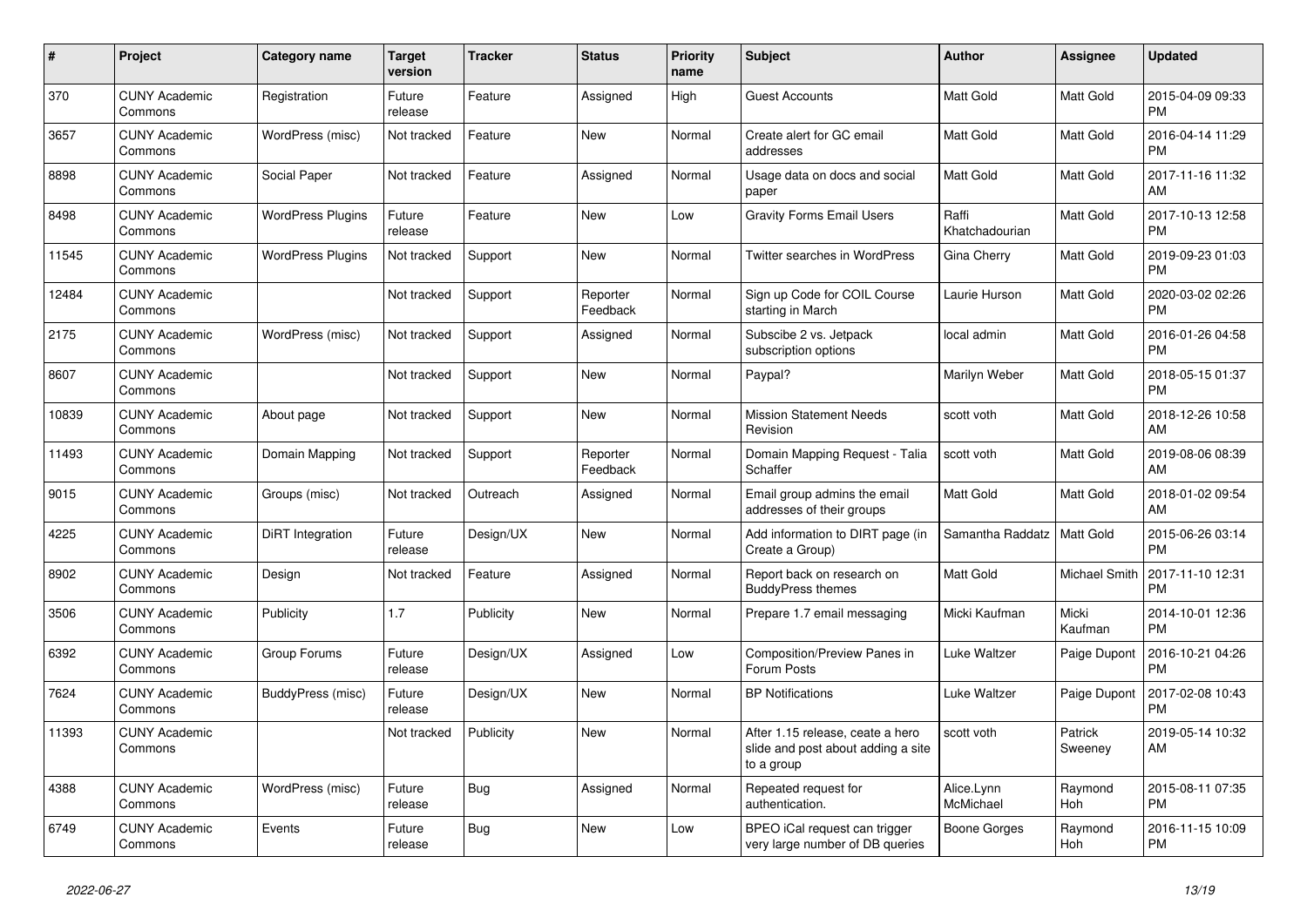| #     | Project                         | <b>Category name</b>       | <b>Target</b><br>version | <b>Tracker</b> | <b>Status</b>        | <b>Priority</b><br>name | <b>Subject</b>                                                     | <b>Author</b>           | Assignee              | <b>Updated</b>                |
|-------|---------------------------------|----------------------------|--------------------------|----------------|----------------------|-------------------------|--------------------------------------------------------------------|-------------------------|-----------------------|-------------------------------|
| 13457 | <b>CUNY Academic</b><br>Commons | Group Forums               | 2.0.2                    | Bug            | <b>New</b>           | High                    | Forum post not sending<br>notifications                            | Filipa Calado           | Raymond<br>Hoh        | 2022-06-14 11:36<br>AM        |
| 11649 | <b>CUNY Academic</b><br>Commons | <b>WordPress Plugins</b>   | 2.0.2                    | Bug            | In Progress          | Normal                  | CC license displayed on every<br>page                              | Gina Cherry             | Raymond<br><b>Hoh</b> | 2022-06-14 11:36<br>AM        |
| 9060  | <b>CUNY Academic</b><br>Commons | Commons In A Box           | Not tracked              | Bug            | Hold                 | Normal                  | Problems with CBox image library<br>upload                         | Lisa Rhody              | Raymond<br><b>Hoh</b> | 2018-01-10 03:26<br><b>PM</b> |
| 6644  | <b>CUNY Academic</b><br>Commons |                            | Not tracked              | <b>Bug</b>     | Reporter<br>Feedback | High                    | White Screen at Login Pge                                          | Luke Waltzer            | Raymond<br>Hoh        | 2016-11-21 10:34<br><b>PM</b> |
| 7928  | <b>CUNY Academic</b><br>Commons | Group Forums               | Not tracked              | <b>Bug</b>     | <b>New</b>           | Normal                  | Duplicate Forum post                                               | Luke Waltzer            | Raymond<br><b>Hoh</b> | 2017-04-11 09:27<br><b>PM</b> |
| 13430 | <b>CUNY Academic</b><br>Commons | Reply By Email             | Not tracked              | <b>Bug</b>     | <b>New</b>           | Normal                  | Delay in RBE                                                       | Luke Waltzer            | Raymond<br>Hoh        | 2020-10-13 11:16<br>AM        |
| 5282  | <b>CUNY Academic</b><br>Commons | Social Paper               | Future<br>release        | Bug            | <b>New</b>           | Normal                  | Replying via email directs to<br>paper but not individual comment. | Marilyn Weber           | Raymond<br><b>Hoh</b> | 2016-03-02 01:48<br><b>PM</b> |
| 11971 | <b>CUNY Academic</b><br>Commons | <b>Email Notifications</b> | Future<br>release        | <b>Bug</b>     | Reporter<br>Feedback | Low                     | Pictures obscured in emailed post<br>notifications                 | Marilyn Weber           | Raymond<br><b>Hoh</b> | 2019-11-21 01:14<br><b>PM</b> |
| 13328 | <b>CUNY Academic</b><br>Commons | Group Forums               | Not tracked              | <b>Bug</b>     | Reporter<br>Feedback | Normal                  | cross-posting in two related<br>groups                             | Marilyn Weber           | Raymond<br>Hoh        | 2020-09-15 10:39<br><b>PM</b> |
| 10262 | <b>CUNY Academic</b><br>Commons |                            | Not tracked              | <b>Bug</b>     | Reporter<br>Feedback | Normal                  | Newsletter Plugin: Broken Image<br>at Bottom of All Newsletters    | Mark Webb               | Raymond<br>Hoh        | 2018-08-30 05:17<br><b>PM</b> |
| 5691  | <b>CUNY Academic</b><br>Commons | <b>Blogs (BuddyPress)</b>  | Future<br>release        | <b>Bug</b>     | Assigned             | High                    | Differing numbers on Sites display   Matt Gold                     |                         | Raymond<br><b>Hoh</b> | 2016-06-13 01:37<br><b>PM</b> |
| 6671  | <b>CUNY Academic</b><br>Commons | Reply By Email             | Not tracked              | <b>Bug</b>     | Assigned             | Normal                  | "Post too often" RBE error<br>message                              | <b>Matt Gold</b>        | Raymond<br><b>Hoh</b> | 2016-11-11 09:55<br>AM        |
| 6995  | <b>CUNY Academic</b><br>Commons | Home Page                  | Not tracked              | Bug            | Assigned             | Normal                  | member filter on homepage not<br>working                           | Matt Gold               | Raymond<br>Hoh        | 2016-12-11 09:46<br><b>PM</b> |
| 8991  | <b>CUNY Academic</b><br>Commons | Reply By Email             | Not tracked              | Bug            | Hold                 | Normal                  | RBE duplicate email message<br>issue                               | Matt Gold               | Raymond<br>Hoh        | 2018-02-18 08:53<br><b>PM</b> |
| 8992  | <b>NYCDH Community</b><br>Site  |                            |                          | Bug            | Assigned             | Normal                  | Multiple RBE error reports                                         | <b>Matt Gold</b>        | Raymond<br>Hoh        | 2017-12-11 05:43<br><b>PM</b> |
| 9346  | <b>CUNY Academic</b><br>Commons | WordPress (misc)           | Not tracked              | Bug            | <b>New</b>           | Normal                  | Clone cetls.bmcc.cuny.edu for<br>development                       | Owen Roberts            | Raymond<br><b>Hoh</b> | 2018-03-06 05:35<br><b>PM</b> |
| 15516 | <b>CUNY Academic</b><br>Commons | <b>WordPress Plugins</b>   |                          | <b>Bug</b>     | Reporter<br>Feedback | Normal                  | Can't publish or save draft of post<br>on wordpress.com            | Raffi<br>Khatchadourian | Raymond<br>Hoh        | 2022-03-02 05:52<br><b>PM</b> |
| 3939  | <b>CUNY Academic</b><br>Commons | <b>WordPress Plugins</b>   | Future<br>release        | <b>Bug</b>     | Hold                 | Normal                  | Activity stream support for<br>Co-Authors Plus plugin              | Raymond Hoh             | Raymond<br>Hoh        | 2015-11-09 06:13<br><b>PM</b> |
| 11243 | <b>CUNY Academic</b><br>Commons | BuddyPress (misc)          | Future<br>release        | <b>Bug</b>     | <b>New</b>           | Normal                  | Audit bp-custom.php                                                | Raymond Hoh             | Raymond<br>Hoh        | 2022-04-26 11:59<br>AM        |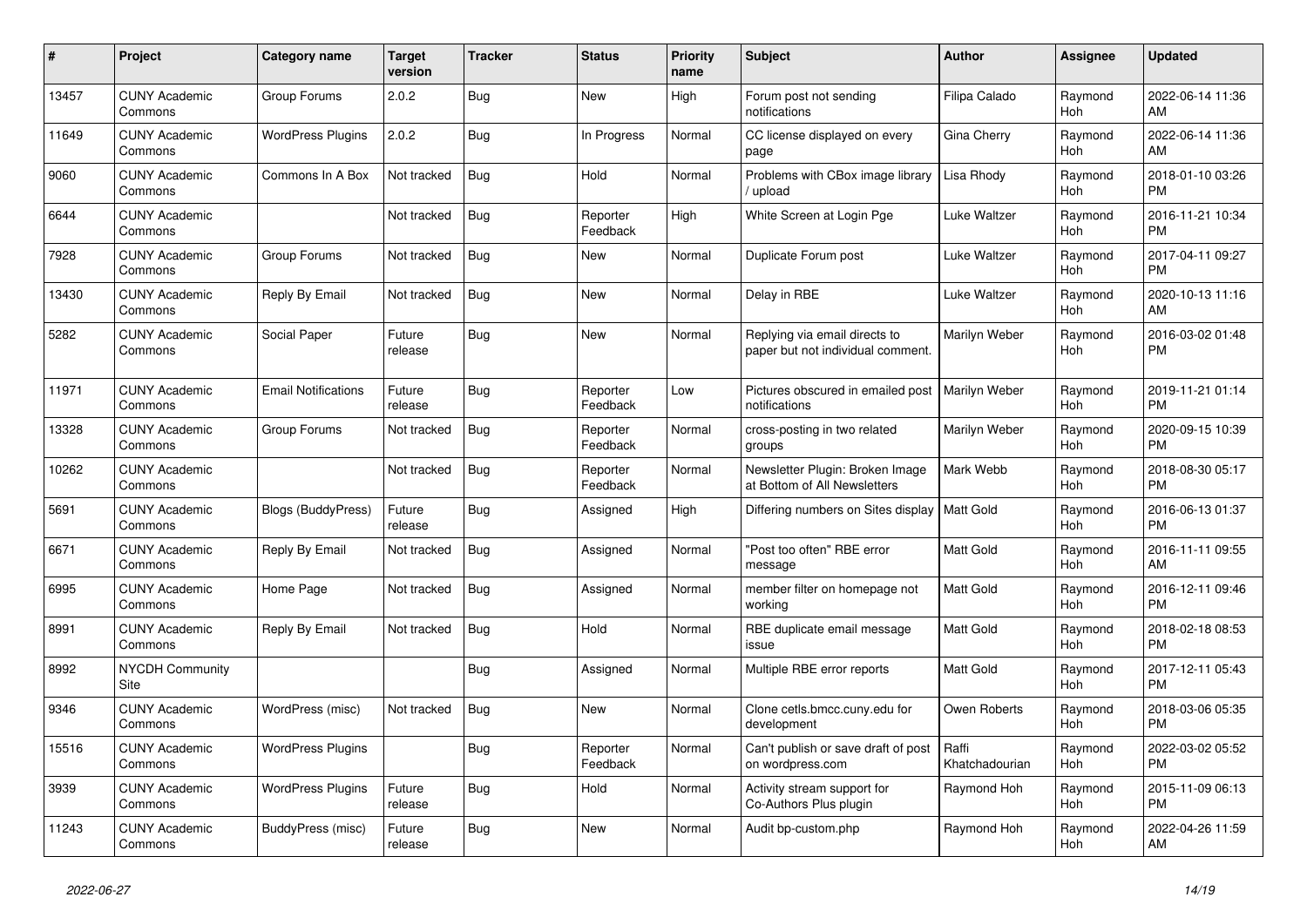| #     | Project                         | <b>Category name</b>       | <b>Target</b><br>version | <b>Tracker</b> | <b>Status</b>                       | <b>Priority</b><br>name | <b>Subject</b>                                                                | <b>Author</b>      | <b>Assignee</b>       | <b>Updated</b>                |
|-------|---------------------------------|----------------------------|--------------------------|----------------|-------------------------------------|-------------------------|-------------------------------------------------------------------------------|--------------------|-----------------------|-------------------------------|
| 14496 | <b>CUNY Academic</b><br>Commons | Domain Mapping             | Future<br>release        | <b>Bug</b>     | <b>New</b>                          | Normal                  | Mapped domain SSO uses<br>third-party cookies                                 | Raymond Hoh        | Raymond<br>Hoh        | 2021-05-24 04:03<br><b>PM</b> |
| 16177 | <b>CUNY Academic</b><br>Commons | Reply By Email             |                          | Bug            | <b>New</b>                          | Normal                  | Switch to Inbound mode for RBE                                                | Raymond Hoh        | Raymond<br>Hoh        | 2022-05-30 04:32<br><b>PM</b> |
| 16296 | <b>CUNY Academic</b><br>Commons | Home Page                  | 2.0.2                    | <b>Bug</b>     | Staged for<br>Production<br>Release | Normal                  | "Visit Profile" link on Member<br>Directory page doesn't work<br>properly     | Raymond Hoh        | Raymond<br>Hoh        | 2022-06-24 07:54<br><b>PM</b> |
| 4535  | <b>CUNY Academic</b><br>Commons | My Commons                 | Future<br>release        | <b>Bug</b>     | New                                 | Low                     | My Commons filter issue                                                       | scott voth         | Raymond<br>Hoh        | 2015-09-01 11:17<br>AM        |
| 16245 | <b>CUNY Academic</b><br>Commons | WordPress (misc)           |                          | Bug            | Reporter<br>Feedback                | Normal                  | Save Button missing on<br><b>WordPress Profile page</b>                       | scott voth         | Raymond<br><b>Hoh</b> | 2022-06-16 03:09<br><b>PM</b> |
| 3192  | <b>CUNY Academic</b><br>Commons | Group Forums               | Future<br>release        | Feature        | Assigned                            | Normal                  | Customizable forum views for<br>bbPress 2.x group forums                      | Boone Gorges       | Raymond<br>Hoh        | 2015-11-09 12:47<br><b>PM</b> |
| 13358 | <b>CUNY Academic</b><br>Commons | Group Forums               | Future<br>release        | Feature        | New                                 | Normal                  | Improved UI for group forum<br>threading settings                             | Boone Gorges       | Raymond<br>Hoh        | 2021-11-19 12:27<br><b>PM</b> |
| 2571  | <b>NYCDH Community</b><br>Site  |                            |                          | Feature        | Assigned                            | Normal                  | Add Google custom search box to<br>homepage                                   | <b>Mark Newton</b> | Raymond<br>Hoh        | 2013-05-18 07:49<br><b>PM</b> |
| 2574  | <b>NYCDH Community</b><br>Site  |                            |                          | Feature        | Assigned                            | Normal                  | Add Way to Upload Files to<br>Groups                                          | <b>Mark Newton</b> | Raymond<br>Hoh        | 2013-05-18 07:46<br><b>PM</b> |
| 333   | <b>CUNY Academic</b><br>Commons | <b>Email Notifications</b> | Future<br>release        | Feature        | Assigned                            | Low                     | Delay Forum Notification Email<br>Delivery Until After Editing Period<br>Ends | Matt Gold          | Raymond<br><b>Hoh</b> | 2015-11-09 06:01<br><b>PM</b> |
| 1192  | <b>CUNY Academic</b><br>Commons | <b>Group Files</b>         | Future<br>release        | Feature        | Assigned                            | Low                     | When posting group files, allow<br>users to add a category without<br>saving  | <b>Matt Gold</b>   | Raymond<br>Hoh        | 2015-11-09 05:53<br><b>PM</b> |
| 3517  | <b>CUNY Academic</b><br>Commons | My Commons                 | Future<br>release        | Feature        | Assigned                            | Normal                  | Mute/Unmute My Commons<br>updates                                             | <b>Matt Gold</b>   | Raymond<br>Hoh        | 2015-11-09 01:19<br><b>PM</b> |
| 3536  | <b>CUNY Academic</b><br>Commons | My Commons                 | Future<br>release        | Feature        | Assigned                            | Normal                  | Infinite Scroll on My Commons<br>page                                         | <b>Matt Gold</b>   | Raymond<br>Hoh        | 2015-04-13 04:42<br><b>PM</b> |
| 3662  | <b>CUNY Academic</b><br>Commons | <b>SEO</b>                 | Future<br>release        | Feature        | Assigned                            | Normal                  | Duplicate Content/SEO/Google<br>issues                                        | <b>Matt Gold</b>   | Raymond<br>Hoh        | 2015-04-13 04:37<br><b>PM</b> |
| 5016  | <b>CUNY Academic</b><br>Commons | Events                     | Future<br>release        | Feature        | Assigned                            | Low                     | Allow comments to be posted on<br>events                                      | Matt Gold          | Raymond<br>Hoh        | 2019-03-01 02:23<br><b>PM</b> |
| 7115  | <b>CUNY Academic</b><br>Commons | Groups (misc)              | Future<br>release        | Feature        | Reporter<br>Feedback                | Normal                  | make licensing info clear during<br>group creation                            | <b>Matt Gold</b>   | Raymond<br>Hoh        | 2020-12-08 11:32<br>AM        |
| 8976  | <b>CUNY Academic</b><br>Commons | Reply By Email             | Not tracked              | Feature        | Assigned                            | Normal                  | Package RBE new topics<br>posting?                                            | Matt Gold          | Raymond<br>Hoh        | 2017-12-04 02:34<br><b>PM</b> |
| 10659 | <b>CUNY Academic</b><br>Commons | Group Forums               | Future<br>release        | Feature        | Assigned                            | Normal                  | Post to multiple groups via email                                             | <b>Matt Gold</b>   | Raymond<br>Hoh        | 2018-11-15 12:54<br>AM        |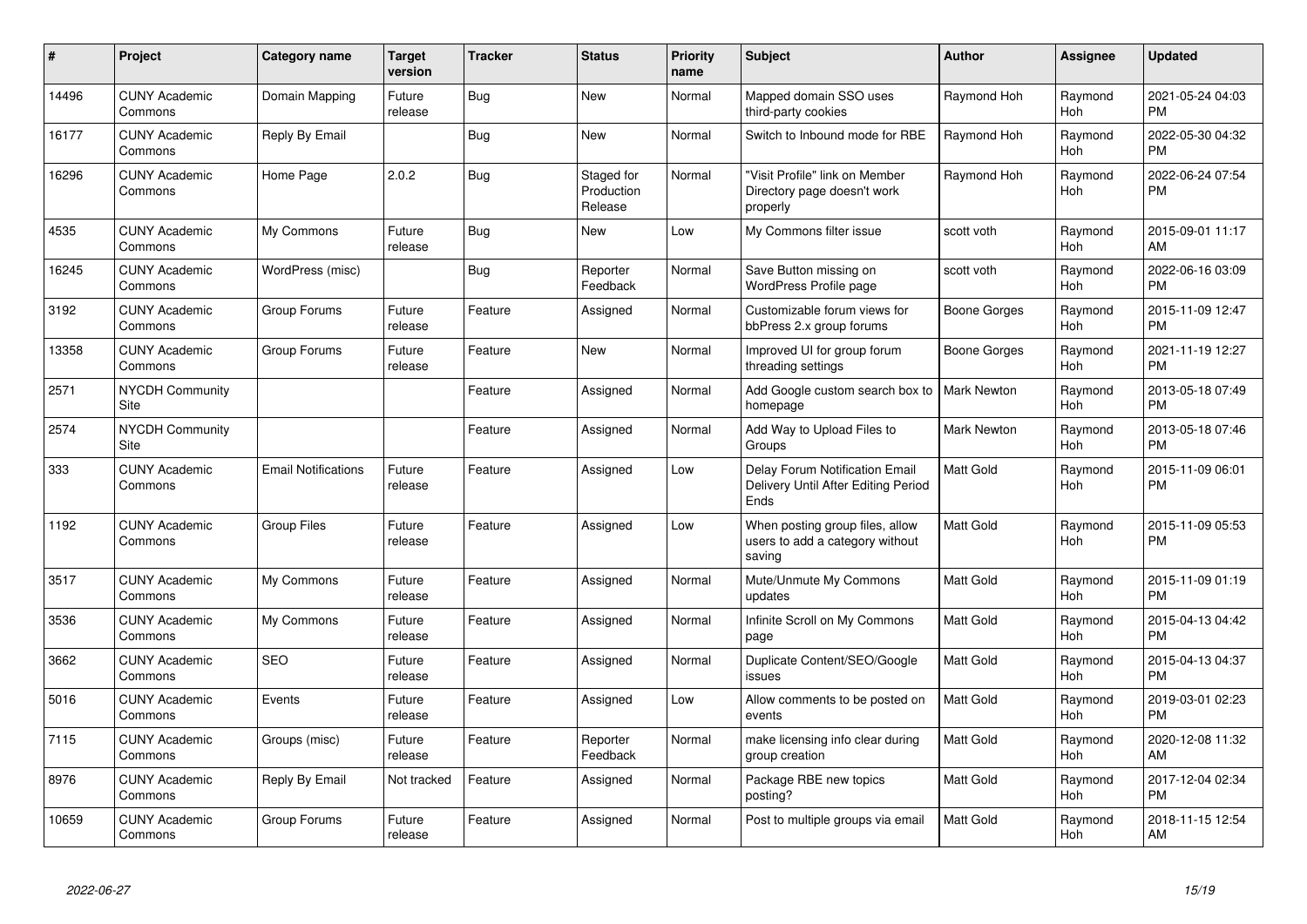| #     | <b>Project</b>                  | <b>Category name</b>     | Target<br>version | Tracker    | <b>Status</b>                       | <b>Priority</b><br>name | <b>Subject</b>                                                  | <b>Author</b>    | Assignee              | <b>Updated</b>                |
|-------|---------------------------------|--------------------------|-------------------|------------|-------------------------------------|-------------------------|-----------------------------------------------------------------|------------------|-----------------------|-------------------------------|
| 9729  | <b>CUNY Academic</b><br>Commons | <b>SEO</b>               | Not tracked       | Support    | <b>New</b>                          | Normal                  | 503 Errors showing on<br>newlaborforum.cuny.edu                 | Diane Krauthamer | Raymond<br><b>Hoh</b> | 2018-05-22 04:48<br><b>PM</b> |
| 12004 | <b>CUNY Academic</b><br>Commons |                          | Not tracked       | Support    | Reporter<br>Feedback                | Normal                  | Notifications for spam blog<br>comments                         | Gina Cherry      | Raymond<br>Hoh        | 2019-11-01 12:05<br><b>PM</b> |
| 14439 | <b>CUNY Academic</b><br>Commons | Spam/Spam<br>Prevention  | 2.0.2             | Support    | Assigned                            | Normal                  | Aprroved comments held for<br>moderation                        | Laurie Hurson    | Raymond<br><b>Hoh</b> | 2022-06-14 11:36<br>AM        |
| 11149 | <b>CUNY Academic</b><br>Commons |                          | Not tracked       | Support    | Reporter<br>Feedback                | Normal                  | comments getting blocked                                        | Marilyn Weber    | Raymond<br>Hoh        | 2019-03-26 11:40<br>AM        |
| 12741 | <b>CUNY Academic</b><br>Commons | <b>WordPress Plugins</b> | Not tracked       | Support    | Reporter<br>Feedback                | Normal                  | Tableau Public Viz Block                                        | Marilyn Weber    | Raymond<br>Hoh        | 2020-05-12 11:00<br>AM        |
| 13286 | <b>CUNY Academic</b><br>Commons |                          | Not tracked       | Support    | <b>New</b>                          | Normal                  | problem connecting with<br><b>WordPress app</b>                 | Marilyn Weber    | Raymond<br><b>Hoh</b> | 2020-09-08 11:16<br>AM        |
| 15978 | <b>CUNY Academic</b><br>Commons | WordPress - Media        | 2.0.2             | Support    | Reporter<br>Feedback                | Normal                  | tex files?                                                      | Marilyn Weber    | Raymond<br>Hoh        | 2022-06-14 11:36<br>AM        |
| 16110 | <b>CUNY Academic</b><br>Commons |                          |                   | Support    | Reporter<br>Feedback                | Normal                  | remove Creative Commons<br>license from pages?                  | Marilyn Weber    | Raymond<br>Hoh        | 2022-05-17 06:11<br><b>PM</b> |
| 16291 | <b>CUNY Academic</b><br>Commons | Site cloning             | 2.0.2             | Support    | Staged for<br>Production<br>Release | Normal                  | Images coming up blank in Media<br>Library                      | Marilyn Weber    | Raymond<br><b>Hoh</b> | 2022-06-23 08:28<br><b>PM</b> |
| 14983 | <b>CUNY Academic</b><br>Commons | WordPress (misc)         | Not tracked       | Support    | Reporter<br>Feedback                | Normal                  | "Read More" tag not working                                     | Rebecca Krisel   | Raymond<br>Hoh        | 2021-11-23 01:17<br><b>PM</b> |
| 3492  | <b>CUNY Academic</b><br>Commons | <b>WordPress Themes</b>  | Future<br>release | Support    | Assigned                            | Normal                  | Add CBOX theme to the<br>Commons                                | scott voth       | Raymond<br><b>Hoh</b> | 2014-10-08 05:55<br><b>PM</b> |
| 13946 | <b>CUNY Academic</b><br>Commons | <b>WordPress Plugins</b> | 2.1.0             | Support    | Assigned                            | Normal                  | <b>Custom Embed handler For</b><br>OneDrive files               | scott voth       | Raymond<br>Hoh        | 2022-05-26 10:46<br>AM        |
| 14994 | <b>CUNY Academic</b><br>Commons | cdev.gc.cuny.edu         | Not tracked       | Support    | In Progress                         | Normal                  | Clear Cache on CDEV                                             | scott voth       | Raymond<br>Hoh        | 2021-12-07 03:51<br><b>PM</b> |
| 11624 | <b>CUNY Academic</b><br>Commons | WordPress (misc)         | Not tracked       | Support    | <b>New</b>                          | Normal                  | Change pages into posts or swap<br>database for a Commons site? | Stephen Klein    | Raymond<br>Hoh        | 2019-07-09 11:04<br>AM        |
| 3369  | <b>CUNY Academic</b><br>Commons | Reply By Email           | Not tracked       | Outreach   | Hold                                | Normal                  | Release reply by email to WP<br>plugin directory                | Matt Gold        | Raymond<br>Hoh        | 2016-03-01 12:46<br><b>PM</b> |
| 3577  | <b>CUNY Academic</b><br>Commons | My Commons               | Future<br>release | Design/UX  | Assigned                            | Normal                  | Replies to items in My Commons                                  | Matt Gold        | Raymond<br><b>Hoh</b> | 2015-04-09 05:19<br><b>PM</b> |
| 497   | <b>CUNY Academic</b><br>Commons | <b>WordPress Plugins</b> | Future<br>release | Feature    | Assigned                            | Normal                  | Drag and Drop Ordering on<br><b>Gallery Post Plugin</b>         | <b>Matt Gold</b> | Ron Rennick           | 2015-11-09 06:18<br><b>PM</b> |
| 5317  | <b>CUNY Academic</b><br>Commons | Group Blogs              | Not tracked       | <b>Bug</b> | Reporter<br>Feedback                | Normal                  | Notifications of New Post Didn't<br>Come                        | Luke Waltzer     | Samantha<br>Raddatz   | 2016-03-21 10:41<br><b>PM</b> |
| 4661  | <b>CUNY Academic</b><br>Commons | <b>User Experience</b>   | Future<br>release | Bug        | Assigned                            | Normal                  | Simplify Events text                                            | <b>Matt Gold</b> | Samantha<br>Raddatz   | 2015-10-02 09:06<br><b>PM</b> |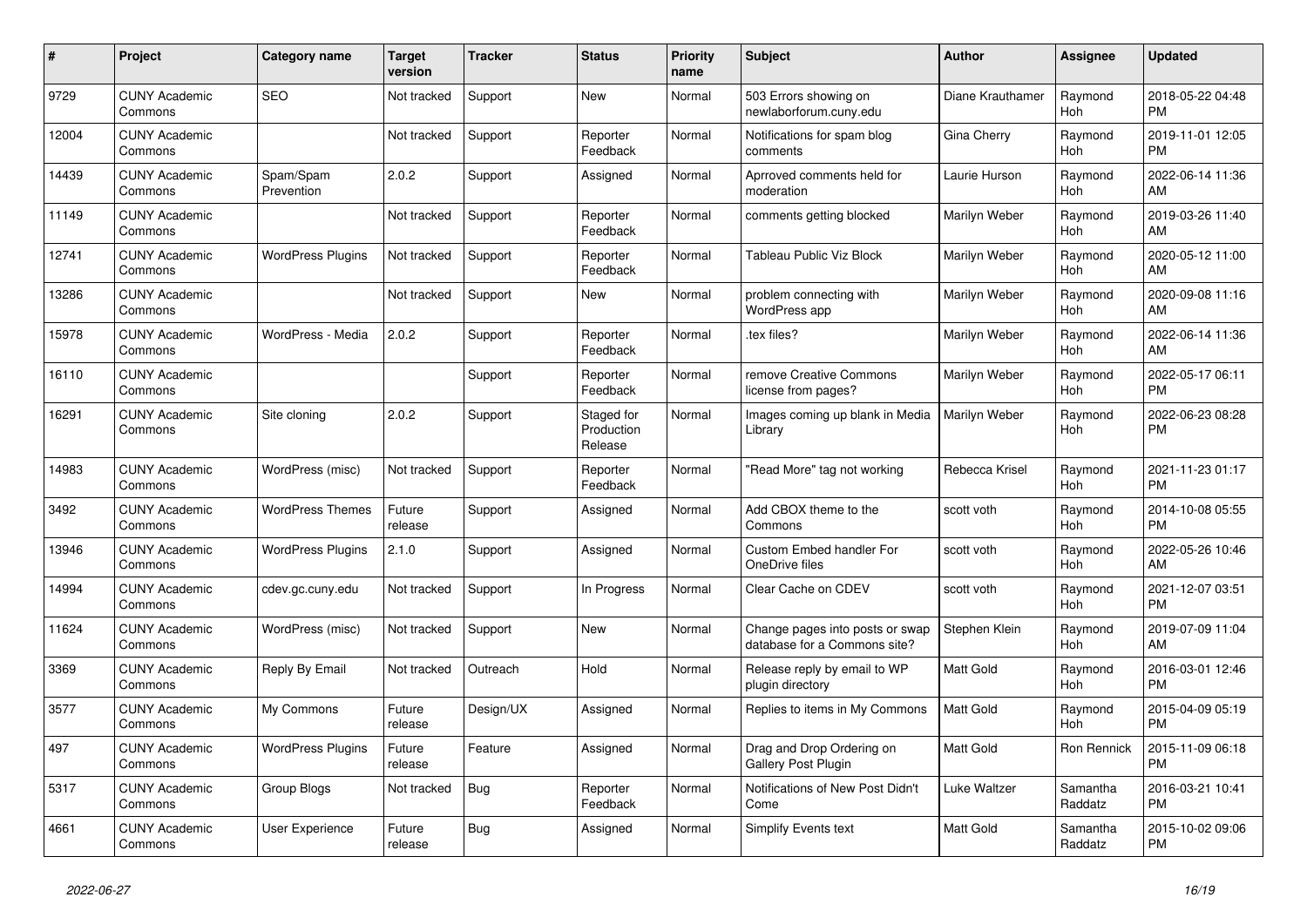| #    | Project                         | <b>Category name</b>   | <b>Target</b><br>version | <b>Tracker</b> | <b>Status</b>        | <b>Priority</b><br>name | <b>Subject</b>                                                                                                                                        | <b>Author</b>       | <b>Assignee</b>     | <b>Updated</b>                |
|------|---------------------------------|------------------------|--------------------------|----------------|----------------------|-------------------------|-------------------------------------------------------------------------------------------------------------------------------------------------------|---------------------|---------------------|-------------------------------|
| 308  | <b>CUNY Academic</b><br>Commons | Registration           | Future<br>release        | Feature        | New                  | Normal                  | Group recommendations for<br>signup process                                                                                                           | <b>Boone Gorges</b> | Samantha<br>Raddatz | 2015-11-09 05:07<br><b>PM</b> |
| 3473 | <b>CUNY Academic</b><br>Commons | <b>User Experience</b> | Future<br>release        | Feature        | Assigned             | Normal                  | Commons profile: Add help info<br>about "Positions" replacing "title"                                                                                 | Keith Miyake        | Samantha<br>Raddatz | 2015-11-09 02:28<br><b>PM</b> |
| 5225 | <b>CUNY Academic</b><br>Commons | Registration           | Future<br>release        | Feature        | Assigned             | Normal                  | On-boarding Issues                                                                                                                                    | Luke Waltzer        | Samantha<br>Raddatz | 2016-02-12 02:58<br><b>PM</b> |
| 5050 | <b>CUNY Academic</b><br>Commons | Social Paper           | Future<br>release        | Feature        | New                  | Low                     | Making comments visible in SP<br>editing mode (SP suggestion #1)                                                                                      | Marilyn Weber       | Samantha<br>Raddatz | 2019-09-17 11:10<br><b>PM</b> |
| 5053 | <b>CUNY Academic</b><br>Commons | Social Paper           | Future<br>release        | Feature        | <b>New</b>           | Low                     | Scrollable menu to add readers<br>(SP suggestion #4)                                                                                                  | Marilyn Weber       | Samantha<br>Raddatz | 2016-04-21 05:21<br><b>PM</b> |
| 5058 | <b>CUNY Academic</b><br>Commons | Social Paper           | Future<br>release        | Feature        | New                  | Low                     | Can there be a clearer signal that<br>even when comments have<br>already been made you add<br>comments by clicking on the side?<br>(SP suggestion #5) | Marilyn Weber       | Samantha<br>Raddatz | 2016-02-11 10:24<br><b>PM</b> |
| 5397 | <b>CUNY Academic</b><br>Commons | Social Paper           | Future<br>release        | Feature        | <b>New</b>           | Normal                  | frustrating to have to<br>enable/disable in SP                                                                                                        | Marilyn Weber       | Samantha<br>Raddatz | 2016-04-20 03:39<br><b>PM</b> |
| 310  | <b>CUNY Academic</b><br>Commons | BuddyPress (misc)      | Future<br>release        | Feature        | Assigned             | Low                     | <b>Friend Request Email</b>                                                                                                                           | <b>Matt Gold</b>    | Samantha<br>Raddatz | 2015-11-09 05:08<br><b>PM</b> |
| 653  | <b>CUNY Academic</b><br>Commons | Group Blogs            | Future<br>release        | Feature        | Assigned             | Normal                  | Redesign Integration of Groups<br>and Blogs                                                                                                           | <b>Matt Gold</b>    | Samantha<br>Raddatz | 2015-11-09 05:40<br><b>PM</b> |
| 1105 | <b>CUNY Academic</b><br>Commons | WordPress (misc)       | Future<br>release        | Feature        | Assigned             | Normal                  | Rephrase Blog Privacy Options                                                                                                                         | Matt Gold           | Samantha<br>Raddatz | 2015-11-09 06:19<br><b>PM</b> |
| 1456 | <b>CUNY Academic</b><br>Commons | Group Invitations      | Future<br>release        | Feature        | Reporter<br>Feedback | Low                     | Invite to Group Button from Profile  <br>Field                                                                                                        | Matt Gold           | Samantha<br>Raddatz | 2015-11-09 05:59<br><b>PM</b> |
| 481  | <b>CUNY Academic</b><br>Commons | Groups (misc)          | Future<br>release        | Feature        | Assigned             | Normal                  | ability to archive inactive groups<br>and blogs                                                                                                       | Michael Mandiberg   | Samantha<br>Raddatz | 2015-11-09 05:56<br><b>PM</b> |
| 3458 | <b>CUNY Academic</b><br>Commons | Groups (misc)          | Future<br>release        | Feature        | Assigned             | Normal                  | Filter Members of Group by<br>Campus                                                                                                                  | Michael Smith       | Samantha<br>Raddatz | 2014-09-26 08:32<br><b>PM</b> |
| 4986 | <b>CUNY Academic</b><br>Commons | ZenDesk                | Not tracked              | Support        | Assigned             | Normal                  | Prepare documentation for<br>Zendesk re web widget                                                                                                    | Matt Gold           | Samantha<br>Raddatz | 2016-02-25 03:09<br><b>PM</b> |
| 5298 | <b>CUNY Academic</b><br>Commons |                        | Not tracked              | Publicity      | <b>New</b>           | Normal                  | Survey Pop-Up Text                                                                                                                                    | Samantha Raddatz    | Samantha<br>Raddatz | 2016-03-22 12:27<br><b>PM</b> |
| 4027 | <b>CUNY Academic</b><br>Commons | Commons In A Box       | Not tracked              | Design/UX      | Assigned             | Normal                  | Usability review of CBOX update<br>procedures                                                                                                         | Matt Gold           | Samantha<br>Raddatz | 2015-05-11 06:36<br><b>PM</b> |
| 4235 | <b>CUNY Academic</b><br>Commons |                        | Not tracked              | Design/UX      | Assigned             | Normal                  | Explore user experience around<br>comments on forum topics vs<br>docs                                                                                 | Matt Gold           | Samantha<br>Raddatz | 2015-07-21 10:23<br>AM        |
| 4404 | <b>CUNY Academic</b><br>Commons | Public Portfolio       | Future<br>release        | Design/UX      | Assigned             | Normal                  | Change color of permissions info<br>on portfolio editing interface                                                                                    | Matt Gold           | Samantha<br>Raddatz | 2015-08-11 05:28<br>PM        |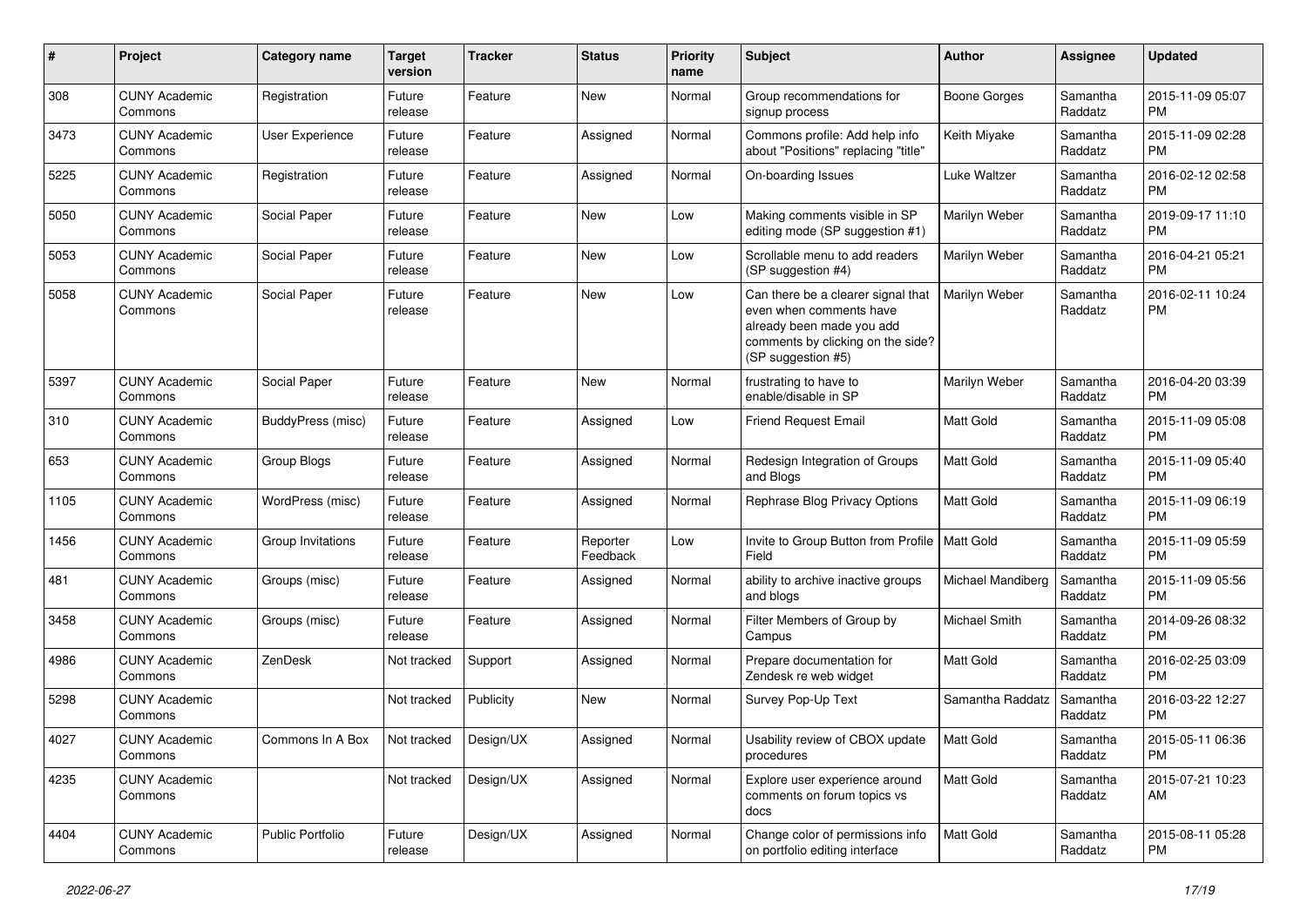| #     | Project                         | <b>Category name</b>        | <b>Target</b><br>version | <b>Tracker</b> | <b>Status</b>        | <b>Priority</b><br>name | Subject                                                                                                                                      | Author                  | <b>Assignee</b>     | <b>Updated</b>                |
|-------|---------------------------------|-----------------------------|--------------------------|----------------|----------------------|-------------------------|----------------------------------------------------------------------------------------------------------------------------------------------|-------------------------|---------------------|-------------------------------|
| 5183  | <b>CUNY Academic</b><br>Commons | Social Paper                | Future<br>release        | Design/UX      | New                  | Normal                  | Creating a new paper when<br>viewing an existing paper                                                                                       | Raffi<br>Khatchadourian | Samantha<br>Raddatz | 2016-02-02 12:09<br>PM        |
| 4221  | <b>CUNY Academic</b><br>Commons | Group Forums                | Future<br>release        | Design/UX      | Assigned             | Normal                  | Add 'Number of Posts' display<br>option to Forum page                                                                                        | Samantha Raddatz        | Samantha<br>Raddatz | 2015-06-26 02:21<br><b>PM</b> |
| 4226  | <b>CUNY Academic</b><br>Commons | <b>BuddyPress Docs</b>      | Future<br>release        | Design/UX      | New                  | Normal                  | Add option to connect a Doc with<br>a Group                                                                                                  | Samantha Raddatz        | Samantha<br>Raddatz | 2015-09-09 04:08<br><b>PM</b> |
| 4253  | <b>CUNY Academic</b><br>Commons | <b>Public Portfolio</b>     | Future<br>release        | Design/UX      | <b>New</b>           | Normal                  | Encourage users to add portfolio<br>content                                                                                                  | Samantha Raddatz        | Samantha<br>Raddatz | 2015-07-07 11:32<br>AM        |
| 4622  | <b>CUNY Academic</b><br>Commons | <b>Public Portfolio</b>     | Future<br>release        | Design/UX      | <b>New</b>           | Normal                  | <b>Profile Visibility Settings</b>                                                                                                           | Samantha Raddatz        | Samantha<br>Raddatz | 2015-09-21 12:18<br><b>PM</b> |
| 10580 | <b>CUNY Academic</b><br>Commons | Information<br>Architecture | Future<br>release        | Design/UX      | New                  | Normal                  | Primary nav item review                                                                                                                      | <b>Boone Gorges</b>     | Sara Cannon         | 2021-11-19 12:37<br><b>PM</b> |
| 10439 | <b>CUNY Academic</b><br>Commons | Design                      | 2.1.0                    | Design/UX      | New                  | Normal                  | Create Style Guide for Commons                                                                                                               | Sonja Leix              | Sara Cannon         | 2022-06-23 06:20<br><b>PM</b> |
| 5826  | <b>CUNY Academic</b><br>Commons | <b>WordPress Plugins</b>    | Future<br>release        | Support        | Reporter<br>Feedback | Normal                  | <b>Remove Subscription Options</b><br>plugin from directory                                                                                  | Sarah Morgano           | Sarah<br>Morgano    | 2016-10-21 04:14<br><b>PM</b> |
| 2612  | <b>CUNY Academic</b><br>Commons |                             | Not tracked              | Publicity      | Assigned             | Normal                  | Pinterest site for the Commons                                                                                                               | local admin             | Sarah<br>Morgano    | 2016-03-04 11:19<br>AM        |
| 3510  | <b>CUNY Academic</b><br>Commons | Publicity                   | 1.7                      | Publicity      | Assigned             | Normal                  | Post on the News Blog re: 'My<br>Commons'                                                                                                    | Micki Kaufman           | Sarah<br>Morgano    | 2014-10-15 11:18<br>AM        |
| 3511  | <b>CUNY Academic</b><br>Commons | Publicity                   | 1.7                      | Publicity      | Assigned             | Normal                  | Social media for 1.7                                                                                                                         | Micki Kaufman           | Sarah<br>Morgano    | 2014-10-14 03:32<br><b>PM</b> |
| 14787 | <b>CUNY Academic</b><br>Commons | <b>Plugin Packages</b>      | Future<br>release        | Feature        | <b>New</b>           | Normal                  | Creating a "Design" plugin<br>package                                                                                                        | Laurie Hurson           | scott voth          | 2022-04-27 04:56<br><b>PM</b> |
| 6115  | <b>CUNY Academic</b><br>Commons | Publicity                   | Not tracked              | Feature        | Assigned             | Normal                  | create digital signage for GC                                                                                                                | Matt Gold               | scott voth          | 2016-10-11 10:09<br><b>PM</b> |
| 9908  | <b>CUNY Academic</b><br>Commons |                             | Not tracked              | Feature        | <b>New</b>           | Normal                  | Is it possible to send email<br>updates to users (or an email<br>address not on the list) for only a<br>single page AFTER being<br>prompted? | <b>Michael Shields</b>  | scott voth          | 2018-06-11 01:34<br>PM        |
| 14394 | <b>CUNY Academic</b><br>Commons |                             | Not tracked              | Feature        | New                  | Normal                  | Commons News Site - redesign                                                                                                                 | scott voth              | scott voth          | 2021-09-14 10:46<br>AM        |
| 11883 | <b>CUNY Academic</b><br>Commons | Help/Codex                  | Not tracked Support      |                | New                  | Normal                  | Need Embedding Help Page<br>Update (Tableau)                                                                                                 | Anthony Wheeler         | scott voth          | 2019-09-24 08:49<br>AM        |
| 636   | <b>CUNY Academic</b><br>Commons | WordPress (misc)            | Not tracked              | Support        | Assigned             | Normal                  | Create Lynda.com-like Table of<br><b>Contents for Prospective Tutorial</b><br>Screencasts                                                    | Matt Gold               | scott voth          | 2016-02-23 03:12<br><b>PM</b> |
| 12247 | <b>CUNY Academic</b><br>Commons | Publicity                   | Not tracked              | Support        | New                  | Normal                  | Screenshot of First Commons<br>Homepage                                                                                                      | scott voth              | scott voth          | 2020-01-14 12:08<br>PM        |